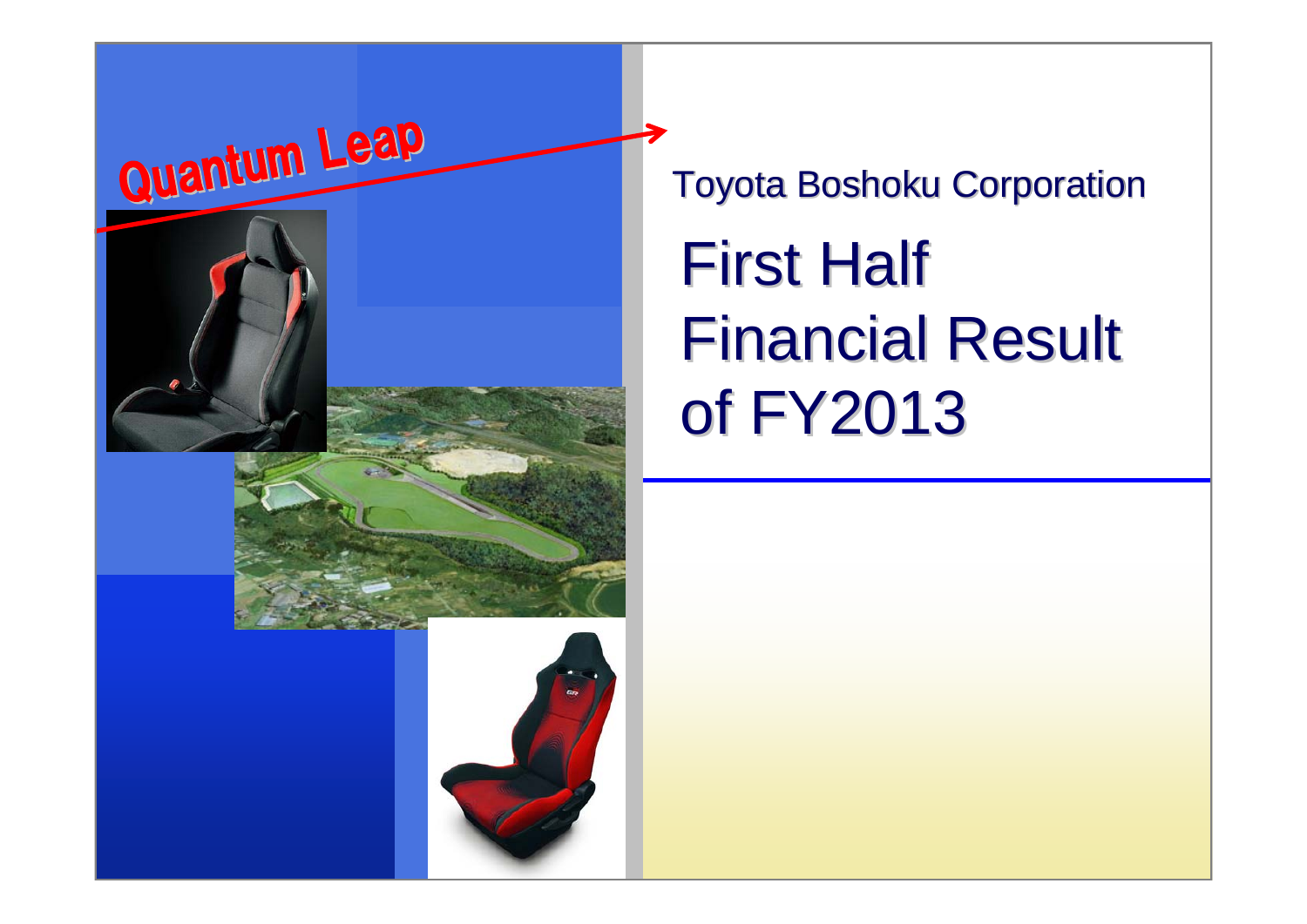

# 1 Business Environment

# 2 Report on Progress of Mid-term Management Plan

# 3 Financial Results

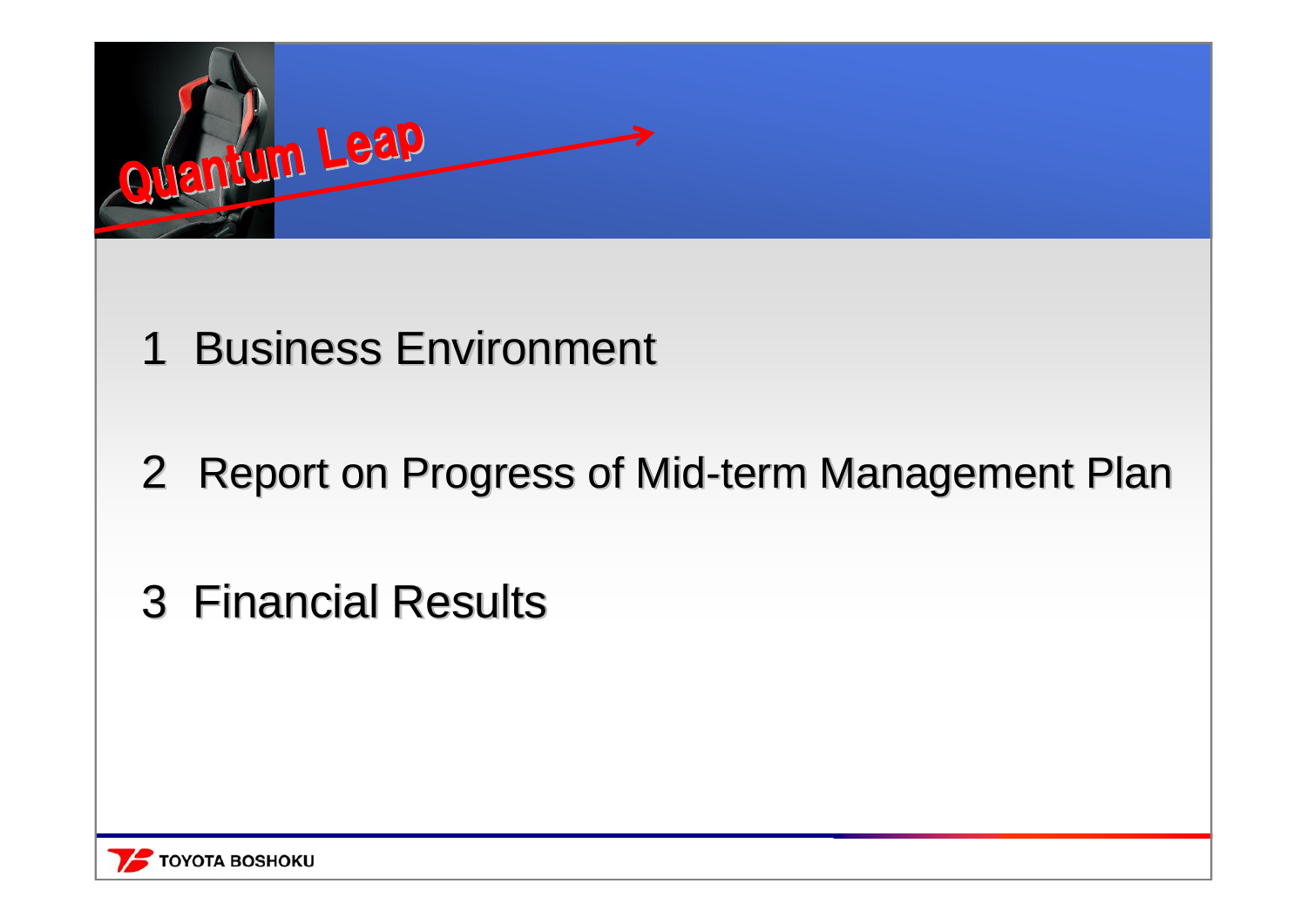

#### 1 Business Environment 1

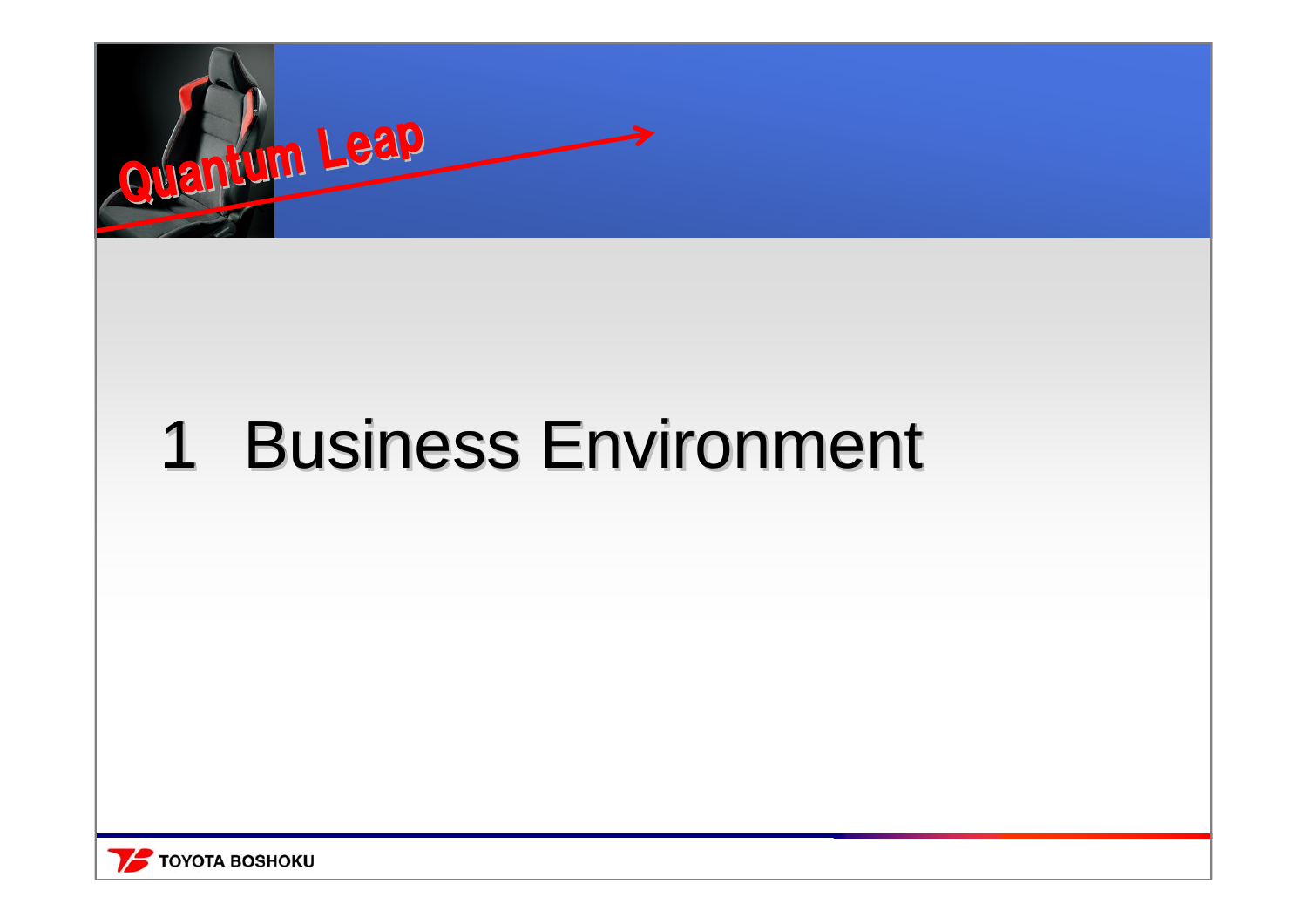# 1) Business Environment 1) Business Environment

### (1) Consolidated seat production numbers

In the first half of FY2013, production recovered from the earthquake and flooding to normal levels. Compared to the first half, production is expected to decrease in the second half due to reduced production in China.

( 10,000 units )



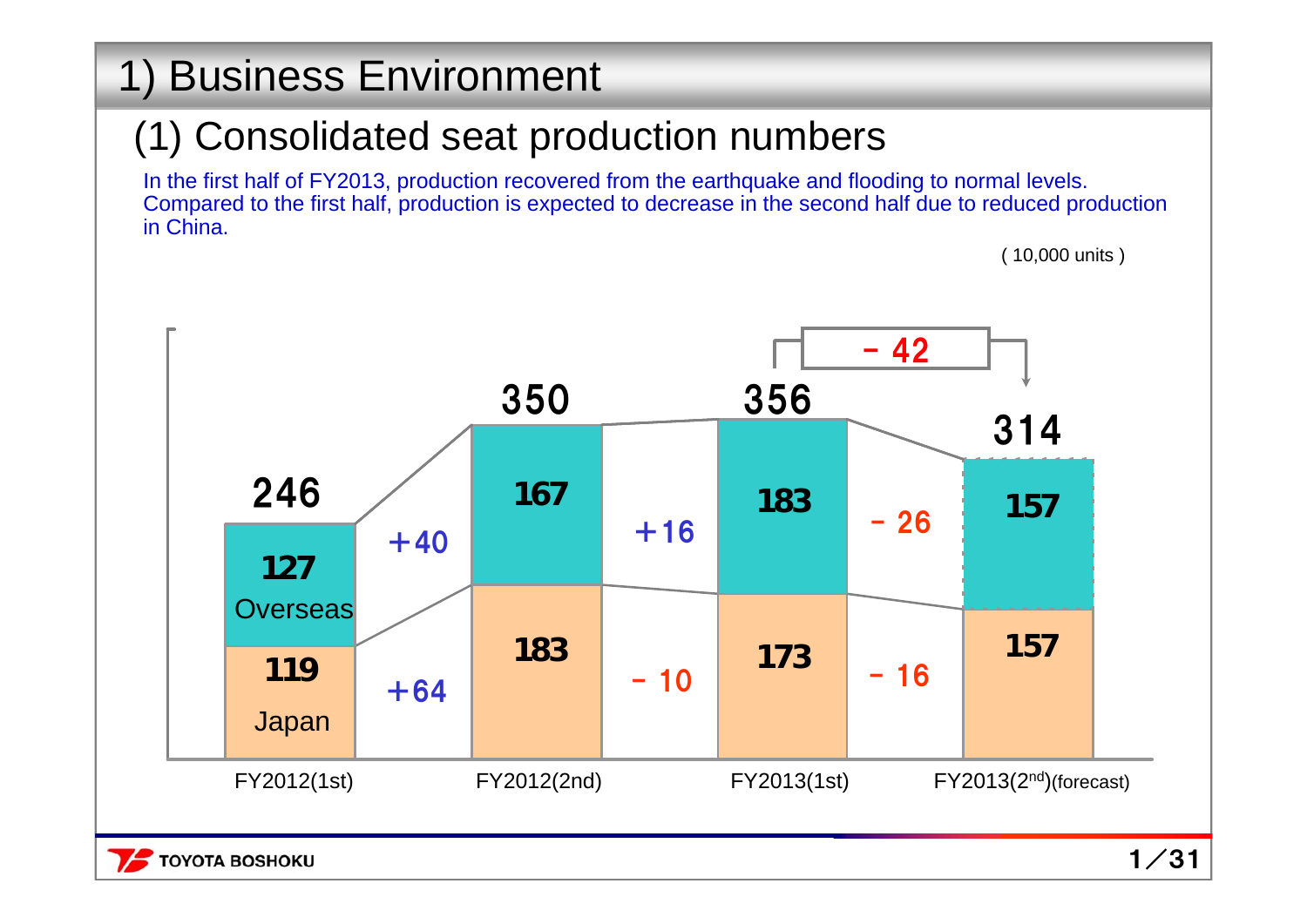- 1) Business Environment 1) Business Environment
	- (2) Business situation in China

(Information as of Oct. 31) (Information as of Oct. 31)

1. Situation regarding local Chinese business entity

No harm done to any of Toyota Boshoku's 13 companies, factories or employees

Working at reduced operation levels focusing on Japanese car makers

Due to boycott, production forecasts for November on are unclear

### 2. Impact on seat production numbers

Results

- September : Compared to initial plan, decrease of about 40%
- October : Compared to initial plan, decrease of about 60%

 $\mathsf{Outlook}$   $~$  \*Based on information from customers, internally will independently consider a plan

November on  $\colon$  Compared to initial plan, expect reduction of about 30-40% :

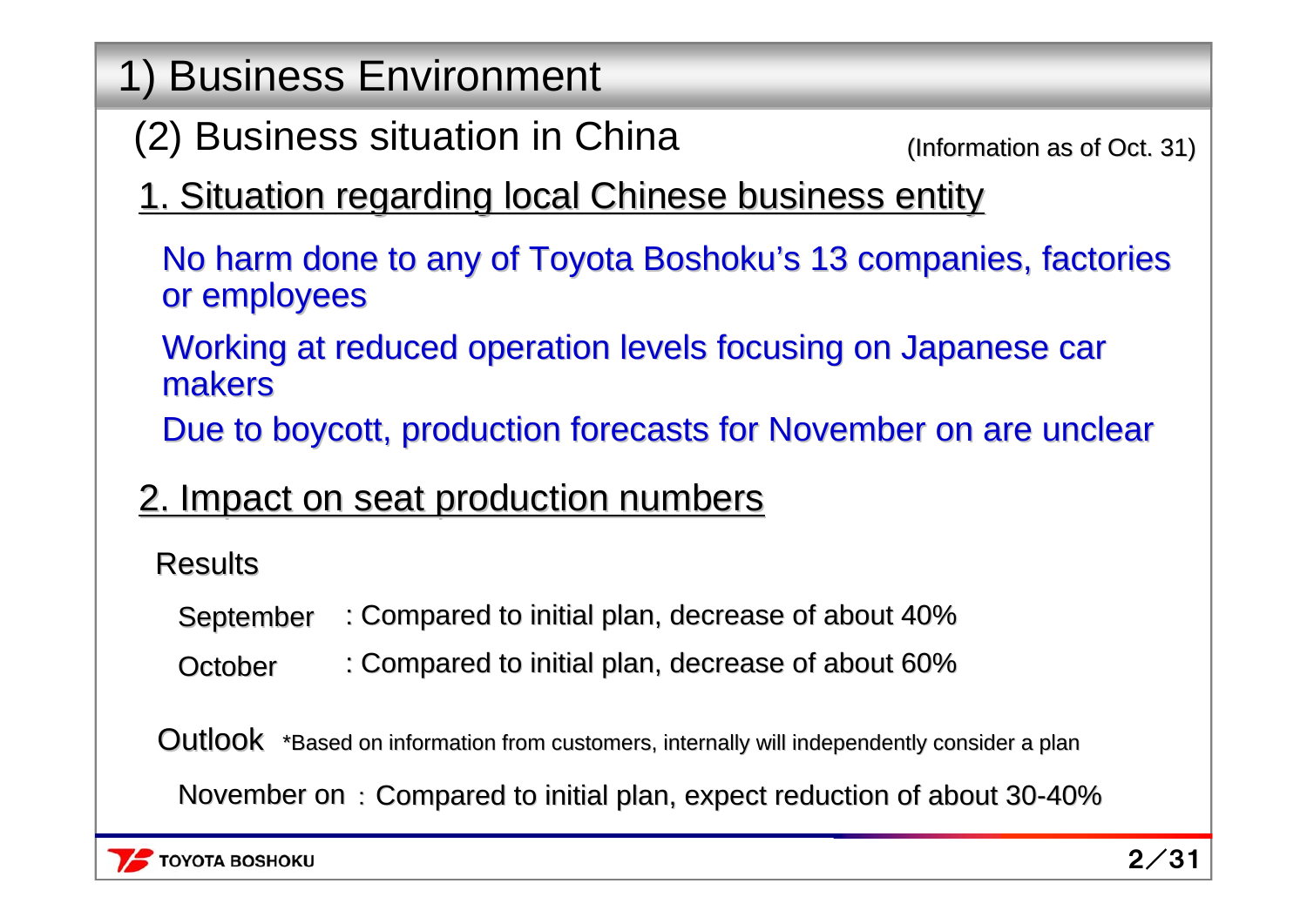

# 2 Report on Progress of Mid-term Management Plan

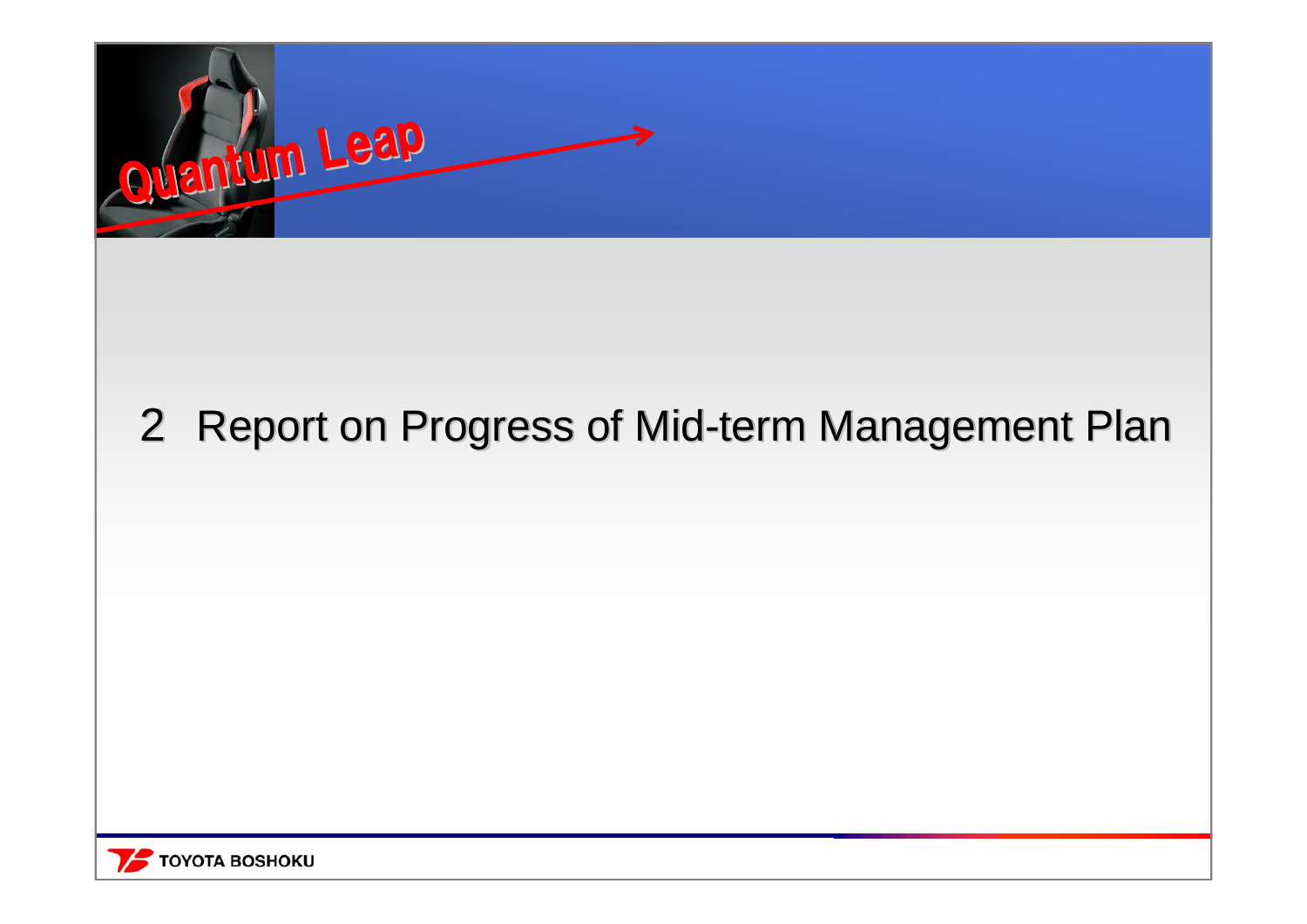1) 2020 Vision & Mid-term Management Plan Until 2015

### (1) The Company We Aim to Become

Looking into the future, we will create tomorrow's automobile interior space that will inspire our customers the world over

# *Design your passion with TOYOTA BOSHOKU Design your passion with TOYOTA BOSHOKU*

# FY2020: Our company's aspirations

[1] Our place in business:

A company that persists in proposing excellent mobility for customers throughout the world

 $[2]$  Our place in society:

A trusted company that grows together with all stakeholders

### Key management items for 2015

- [1] Pursuit of leading-edge technologies toward creating new business
- [2] Acceleration of global business expansion centered on emerging countries
- [3] Expansion of our business with all car manufacturers through business reforms and organizational restructuring
- [4] Through implementation of lean, highly efficient and high value-added business in Japan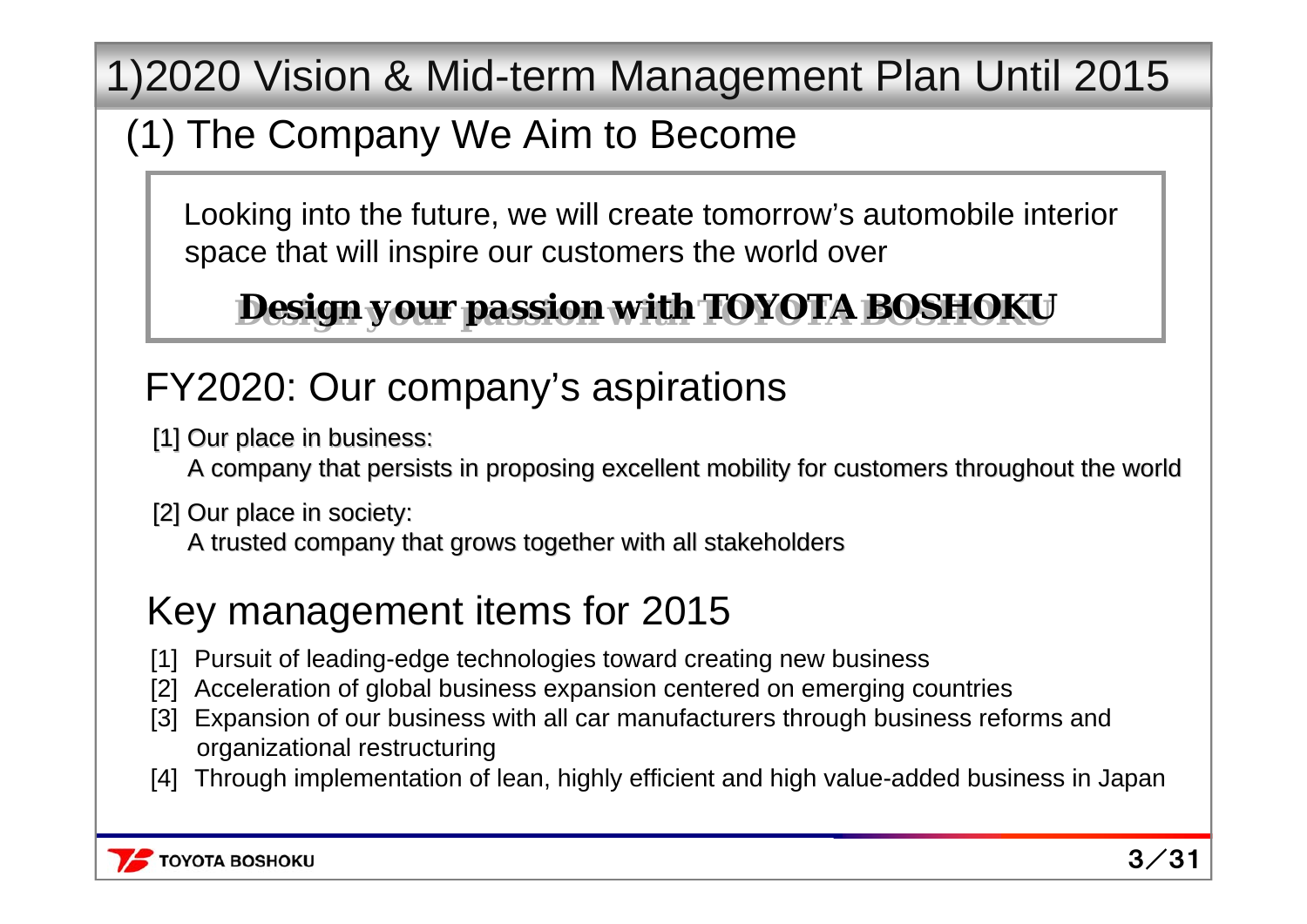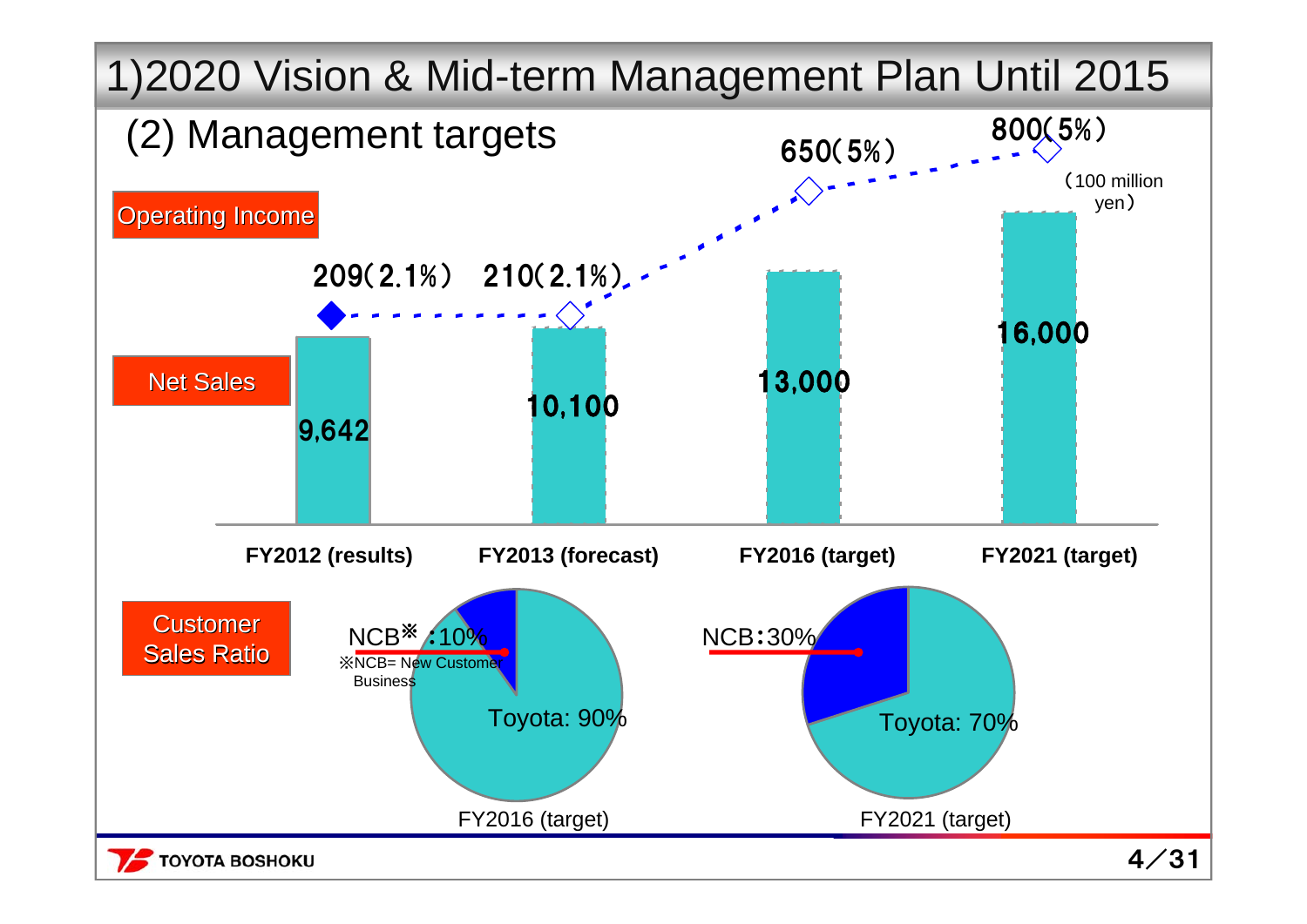2) Progress on Mid-Term Management Plan Set up GNCB function in each region (1) Established GNCB\* Group to obtain new global customers ※Global New Customer Business



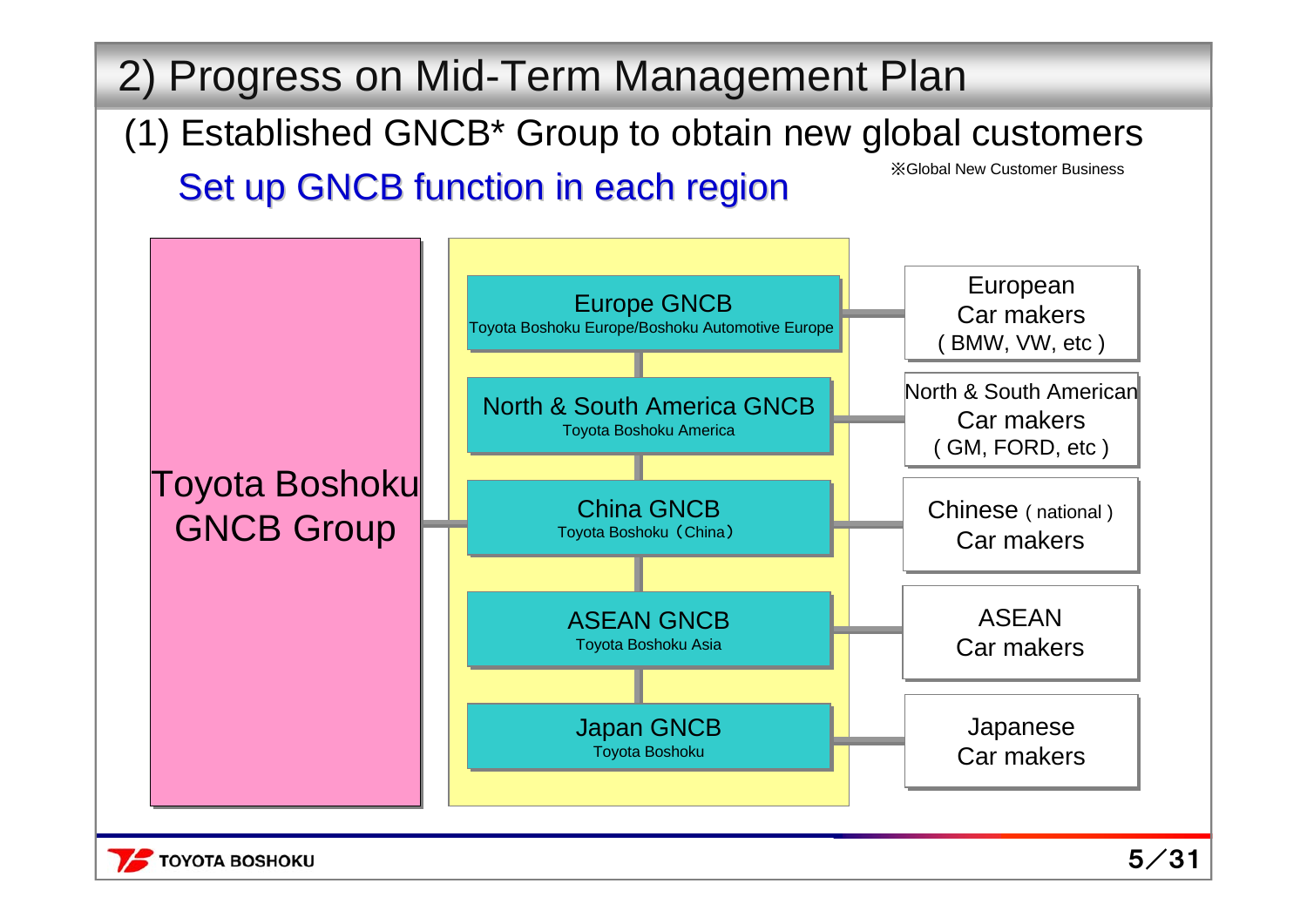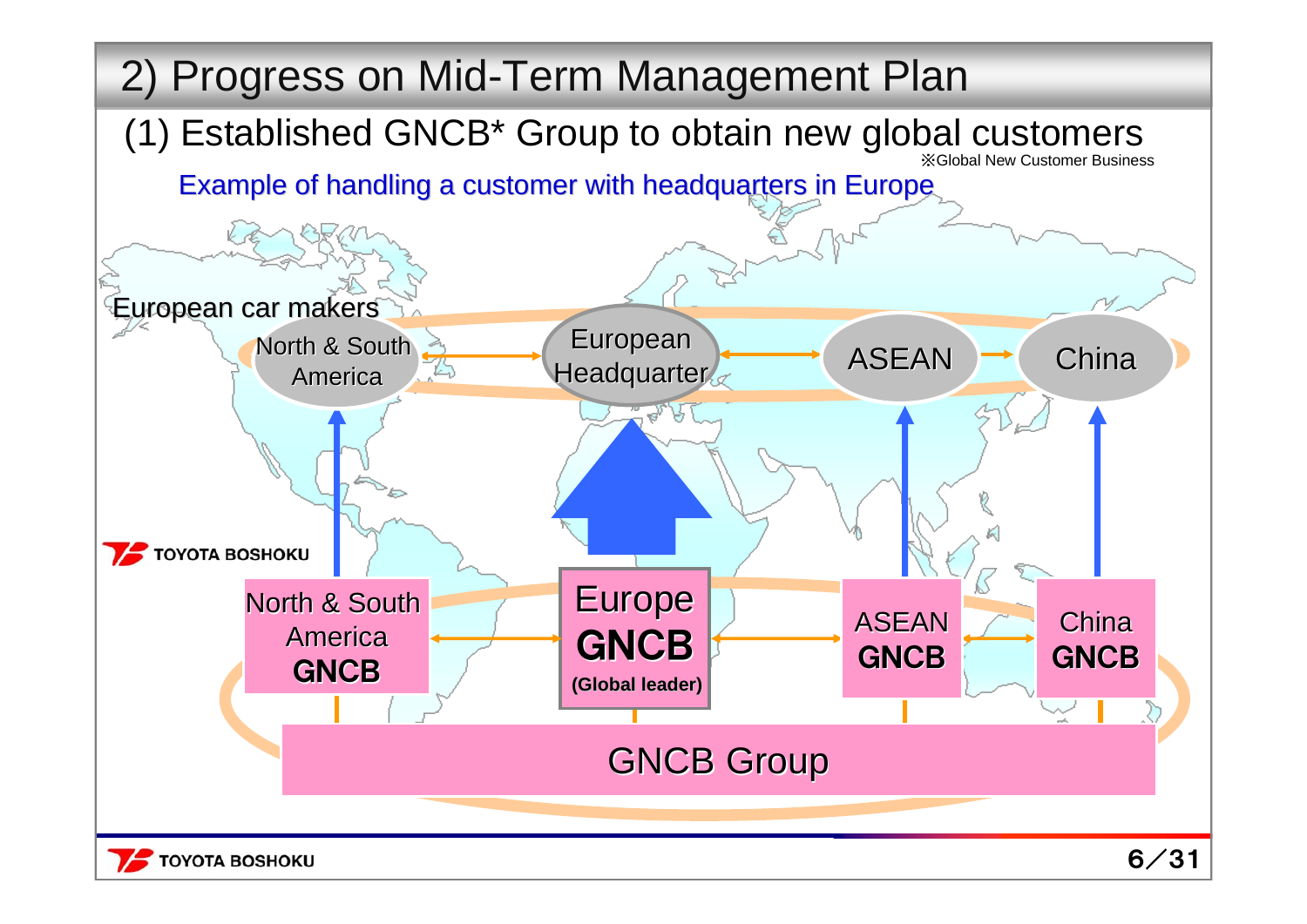2) Progress on Mid-Term Management Plan **Major new orders** (2) Order status for GNCB (New Customer Business) Received order in China for BMW seat backboard Component: 5 Series seat backboard Production : Starts in 2013 (site: Tianjin, China) Seat backboard Customer : BMW

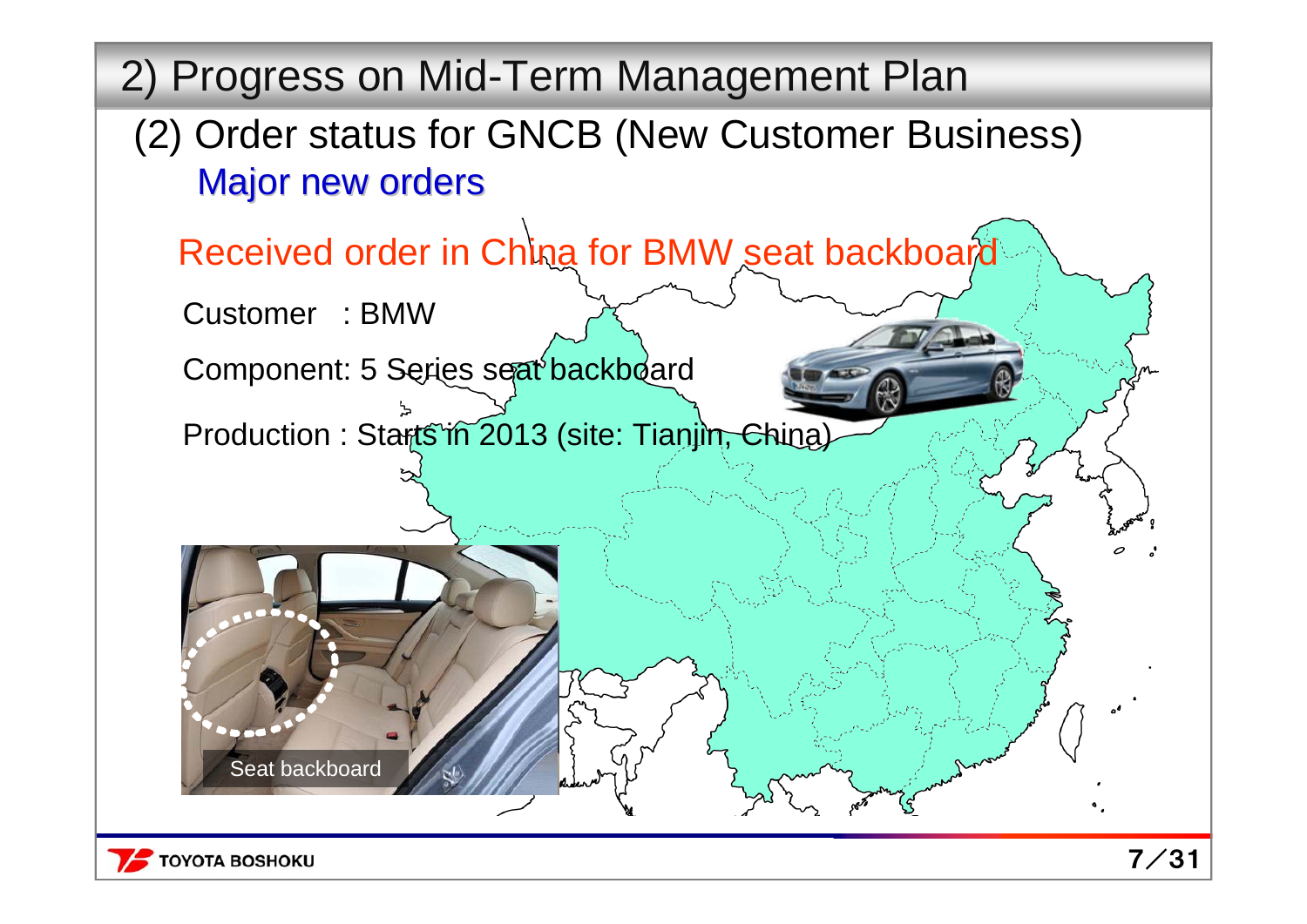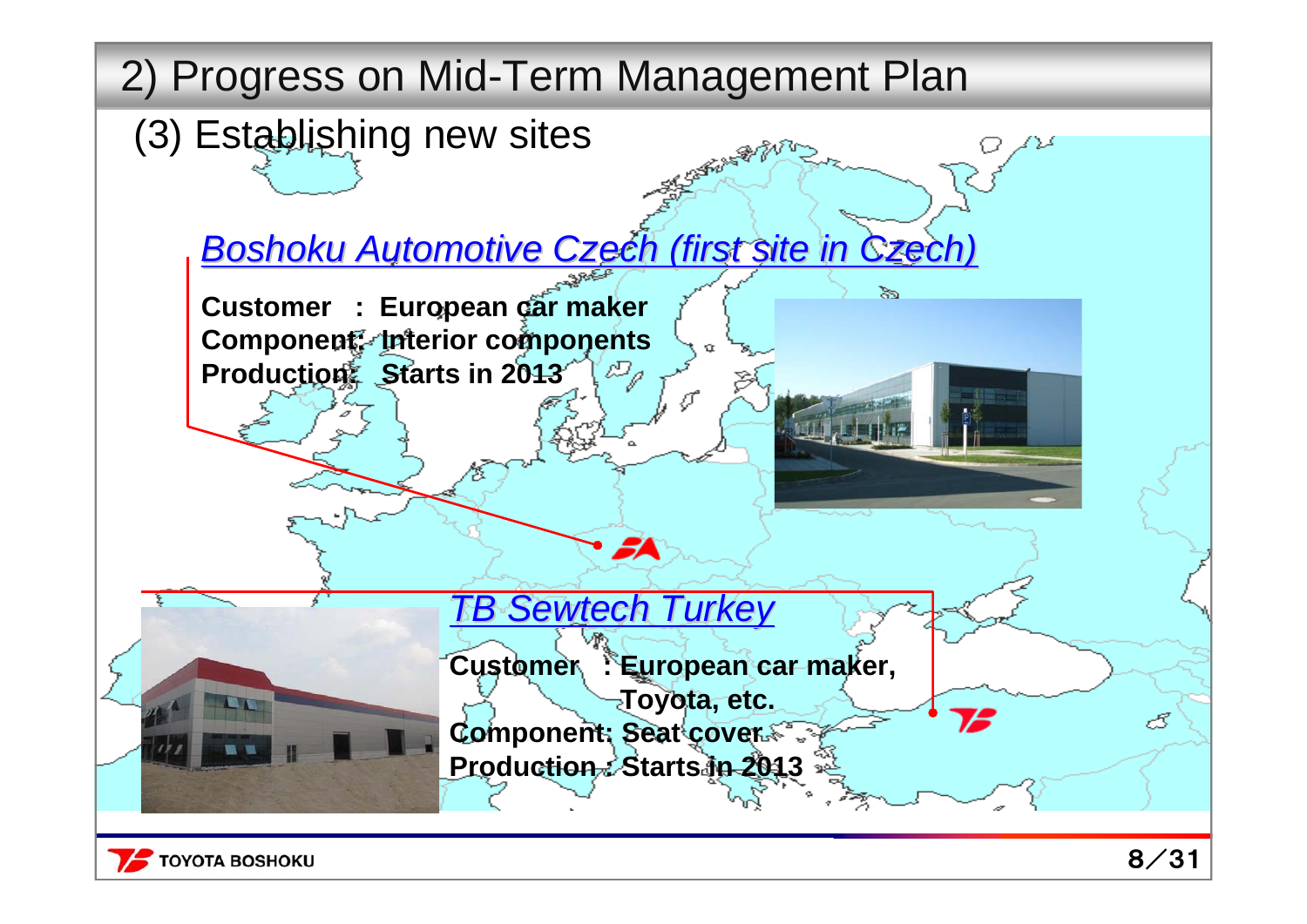2) Progress on Mid-Term Management Plan 2) Progress on Mid-Term Management Plan

(4) Starting production at new sites

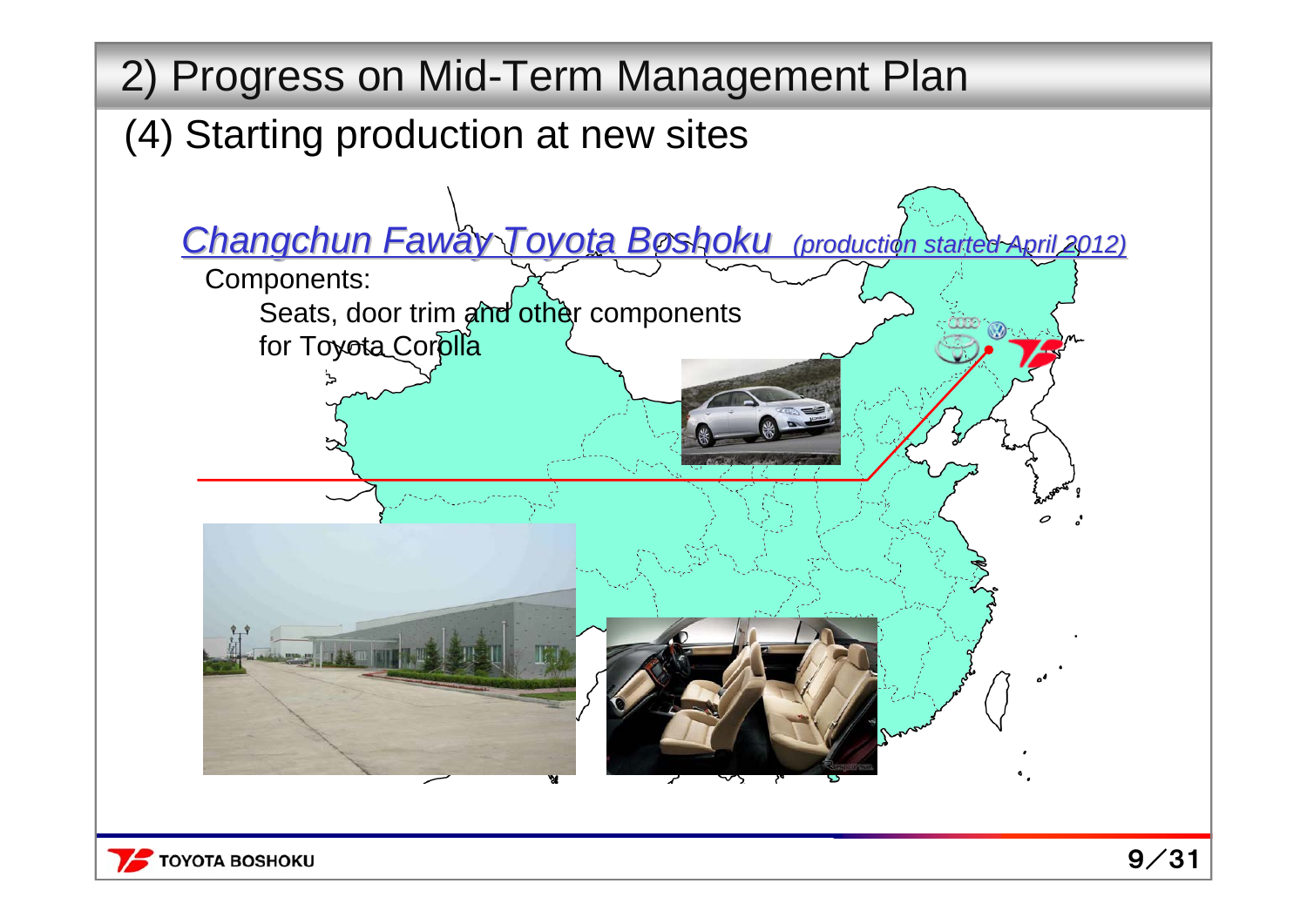2) Progress on Mid-Term Management Plan 2) Progress on Mid-Term Management Plan

(4) Starting production at new sites

*Toyota Boshoku Do Brasil Production started September 2012)* 

10/31

O

 $\partial F$ 

Component: Seats, door trim and air cleaners for Toyota Etios

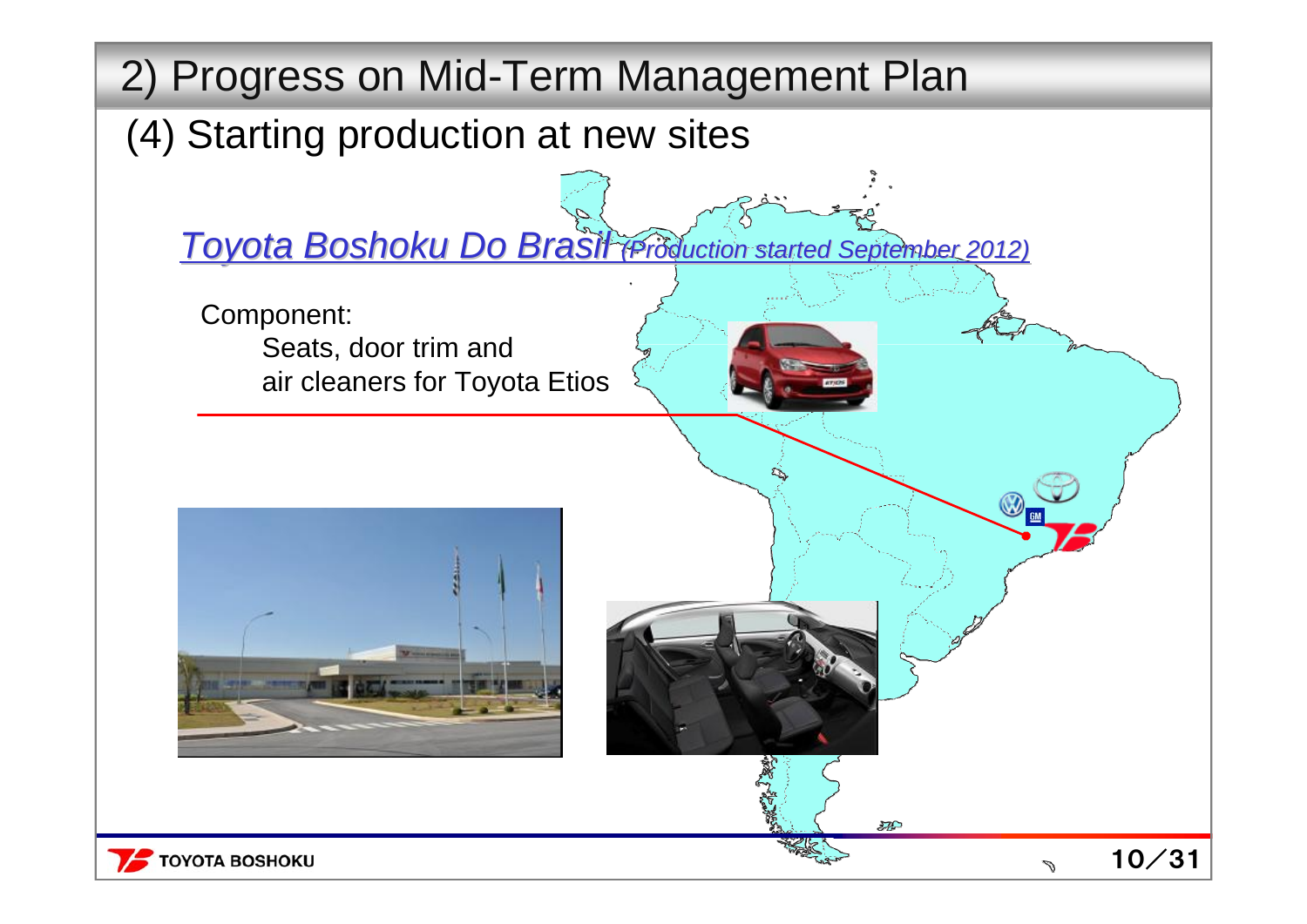# 2) Progress on Mid-Term Management Plan

(5) Upgrading structure to strengthen technological development capabilities

Strengthening & enhancing structure to receive new business orders

Establish new headquarters and R&D Center for Toyota Boshoku (China) (Operations scheduled for 2014) Create autonomous development structure within regions of China







Benchmark room



Evaluating illumination components

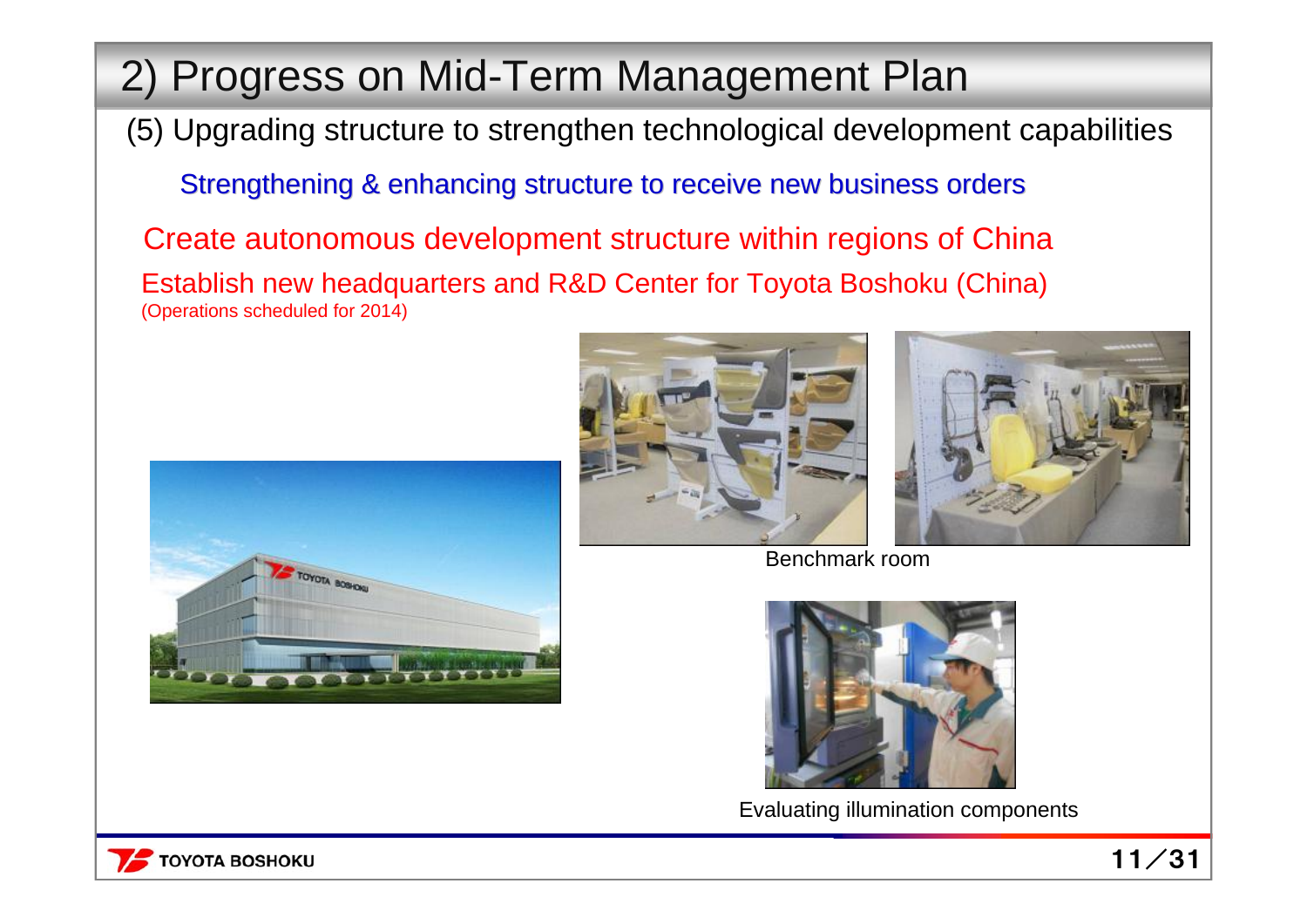# 2) Progress on Mid-Term Management Plan

(5) Upgrading structure to strengthen technological development capabilities

Strengthening & enhancing structure to receive new business orders Compiling information on the market, research and development in our aim to create optimal proposals for regional products

Established Toyota Boshoku Asia MRD※ Center (started operations in February 2012) ※Marketing Research & Development



MRD Center



Benchmark room

Strengthen new product proposals through analysis of competitor products in the benchmark room



DR room※ (※Design Review)

All parties can review designs in real time improving overall quality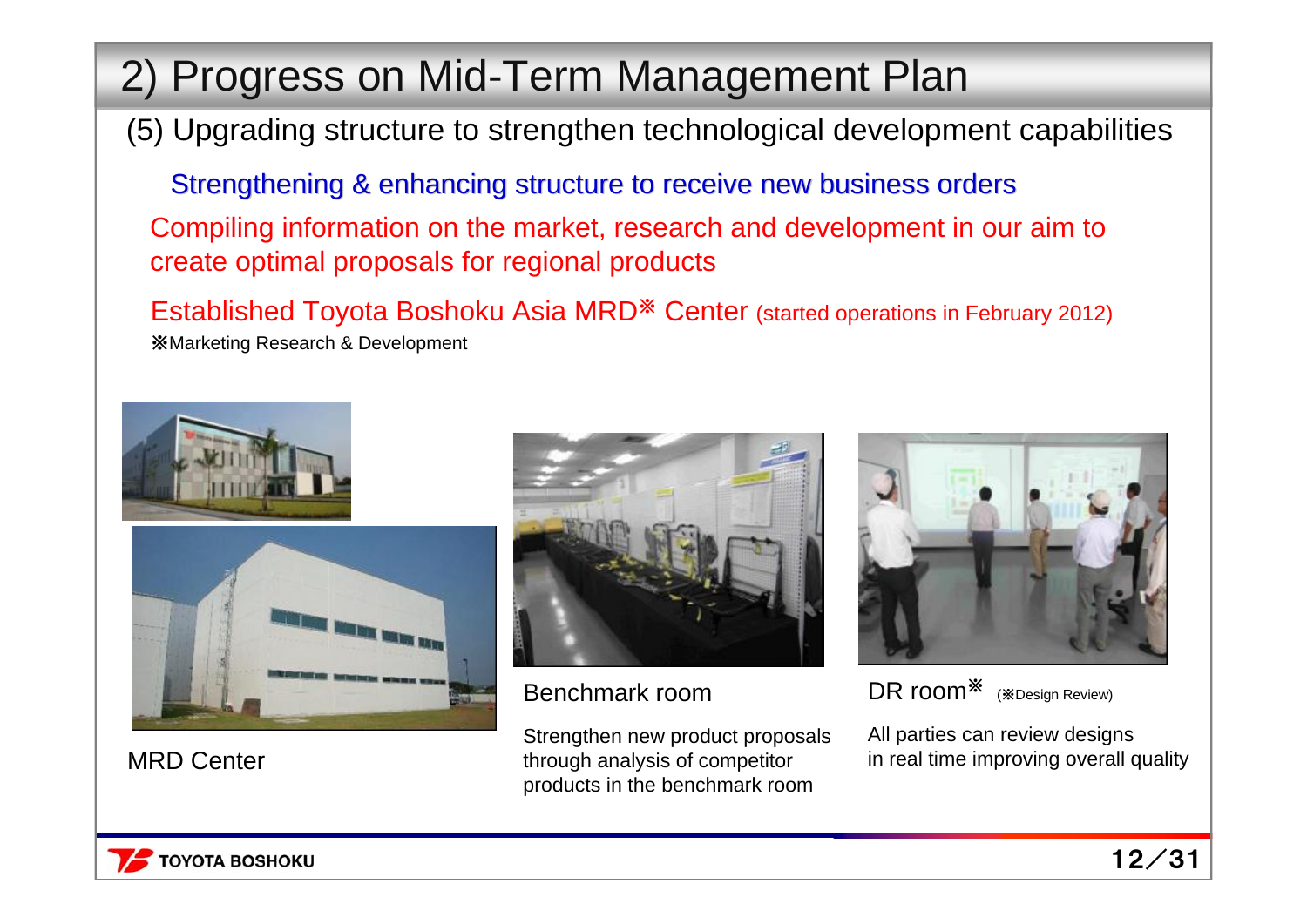# 2) Progress on Mid-Term Management Plan 2) Progress on Mid-Term Management Plan

(5) Upgrading structure to strengthen technological development capabilities

### Started construction of our own test course

Constructing our own test course to enable dynamic evaluation on actual parts to develop world class products

Name : Toyota Boshoku Tajimi Technical Center

Location : Tajimi City, Gifu Prefecture

Scheduled Completion: March 2014

Area  $\qquad \, :$  Site is approx. 360,000 m<sup>2</sup>

Test course: Approx. 140,000 m $^{\rm 2}$ 

Overview of course



[1] Track: Total length of 1,800 m and a straight stretch of 700 m [2] 200 m course that recreates a wide variety of road surfaces

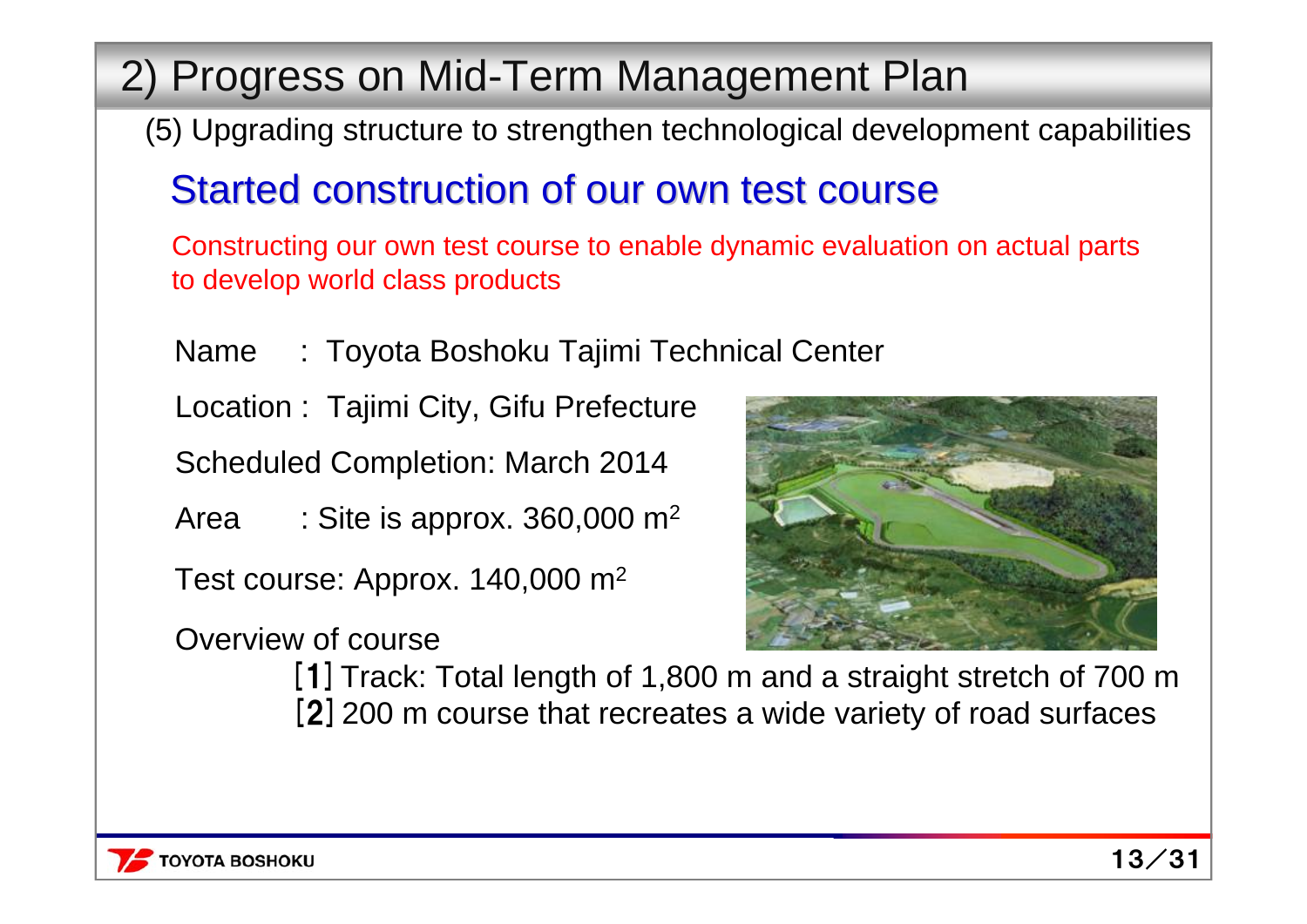# 2) Progress on Mid-Term Management Plan

- (5) Upgrading structure to strengthen technological development capabilities Alliances: [1]
	- Started considering collaborative work with Autoneum (Swiss) and Nihon

#### Tokushu Toryo (August 2012)

Created an alliance with the Autoneum group, a leading supplier of world class soundproof components, to create global proposals to provide high quality packages that improve noise and vibration performance in next generation automobiles.



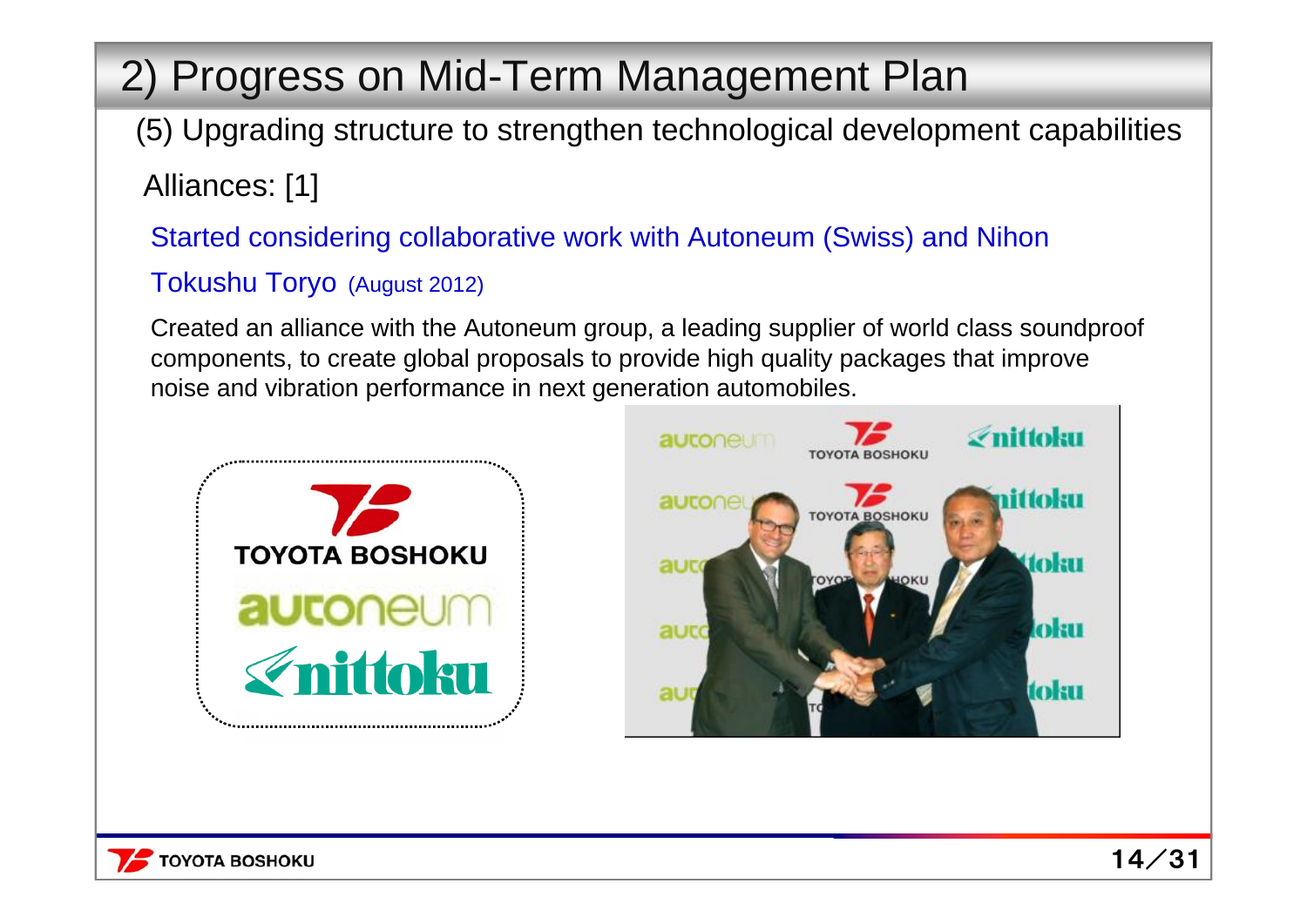# 2) Progress on Mid-Term Management Plan

# (5) Upgrading structure to strengthen technological development capabilities

#### Alliances: [2]

#### Strengthen cooperative efforts with Tokai Rubber Group (August 2012)

Entered an equity alliance with Tokai Chemical Industries, Ltd. of the Tokai Rubber Group. The three companies will integrate their skills, Tokai Rubber with its high damping technology and Tokai Chemical with its high technology in urethane foam molding, to develop high-value added automobile interior products and new products to aggressively explore new fields.



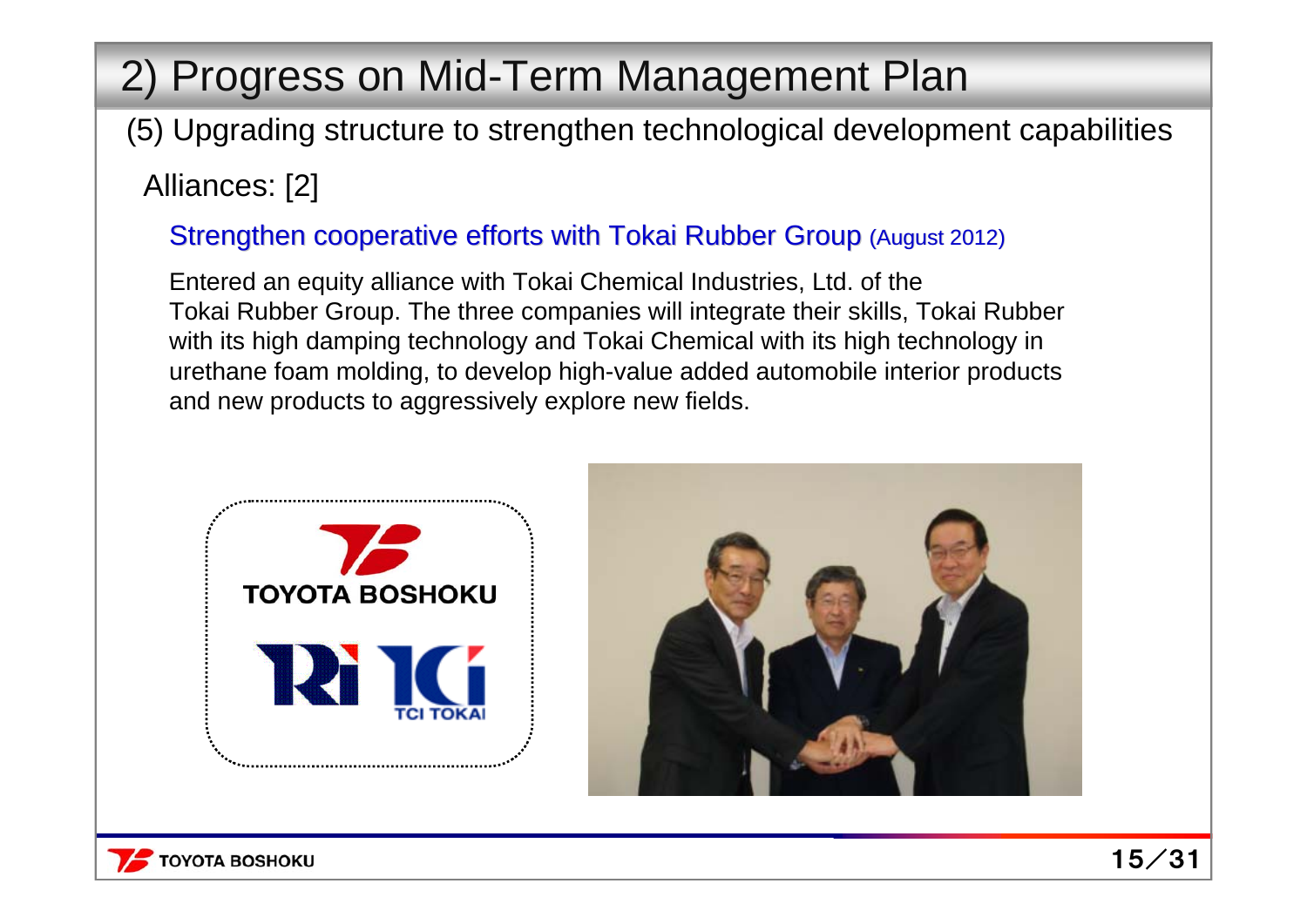

3 Financial Results

- 1) Financial results for the 2Q of FY2013
- 2) Forecasted results for FY2013

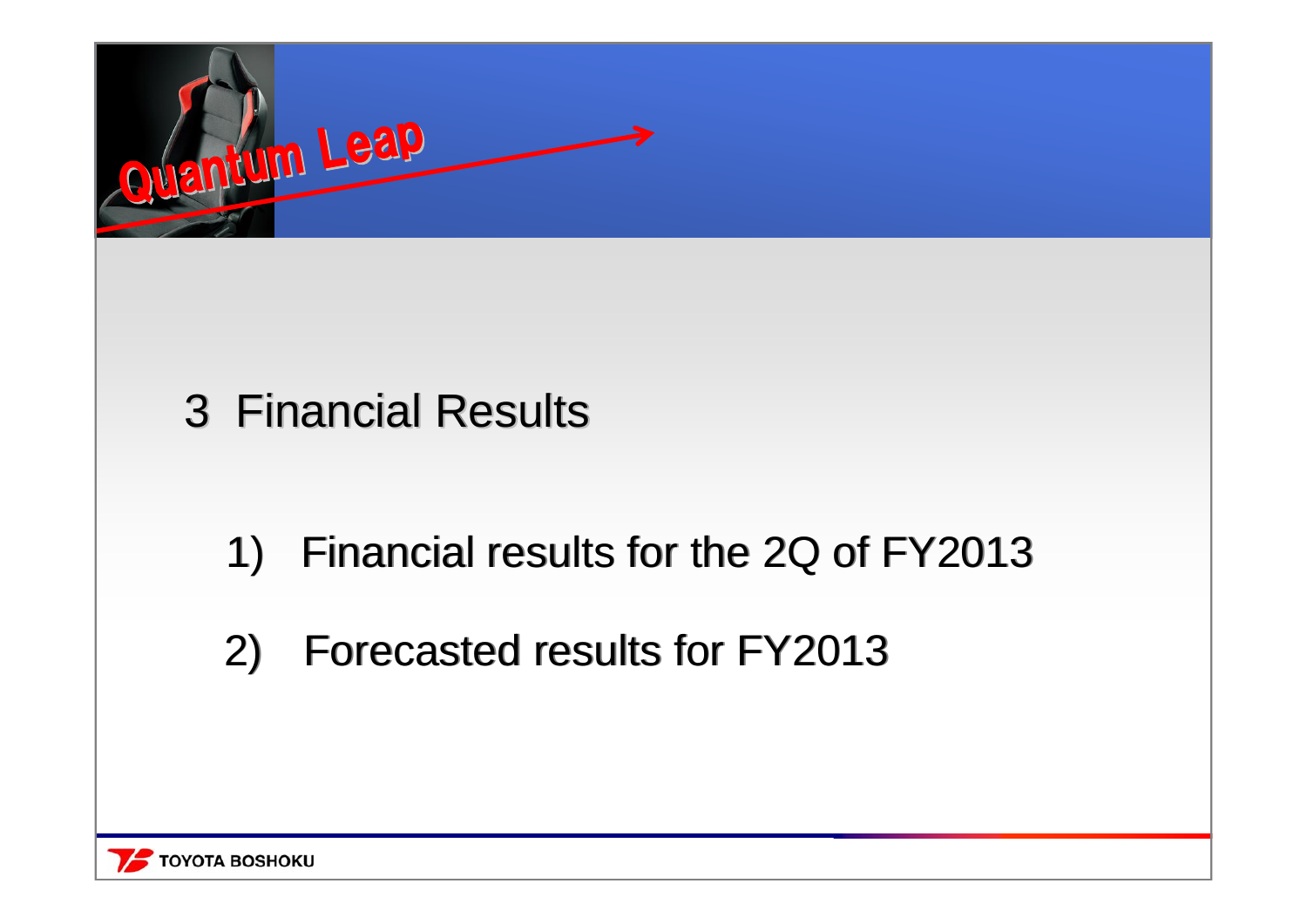# 1) Financial results for the 2Q of FY2013 1) Financial results for the 2Q of FY2013

Production recovered from disaster due to subsidiaries for eco-friendly cars to see increases in sales and profit

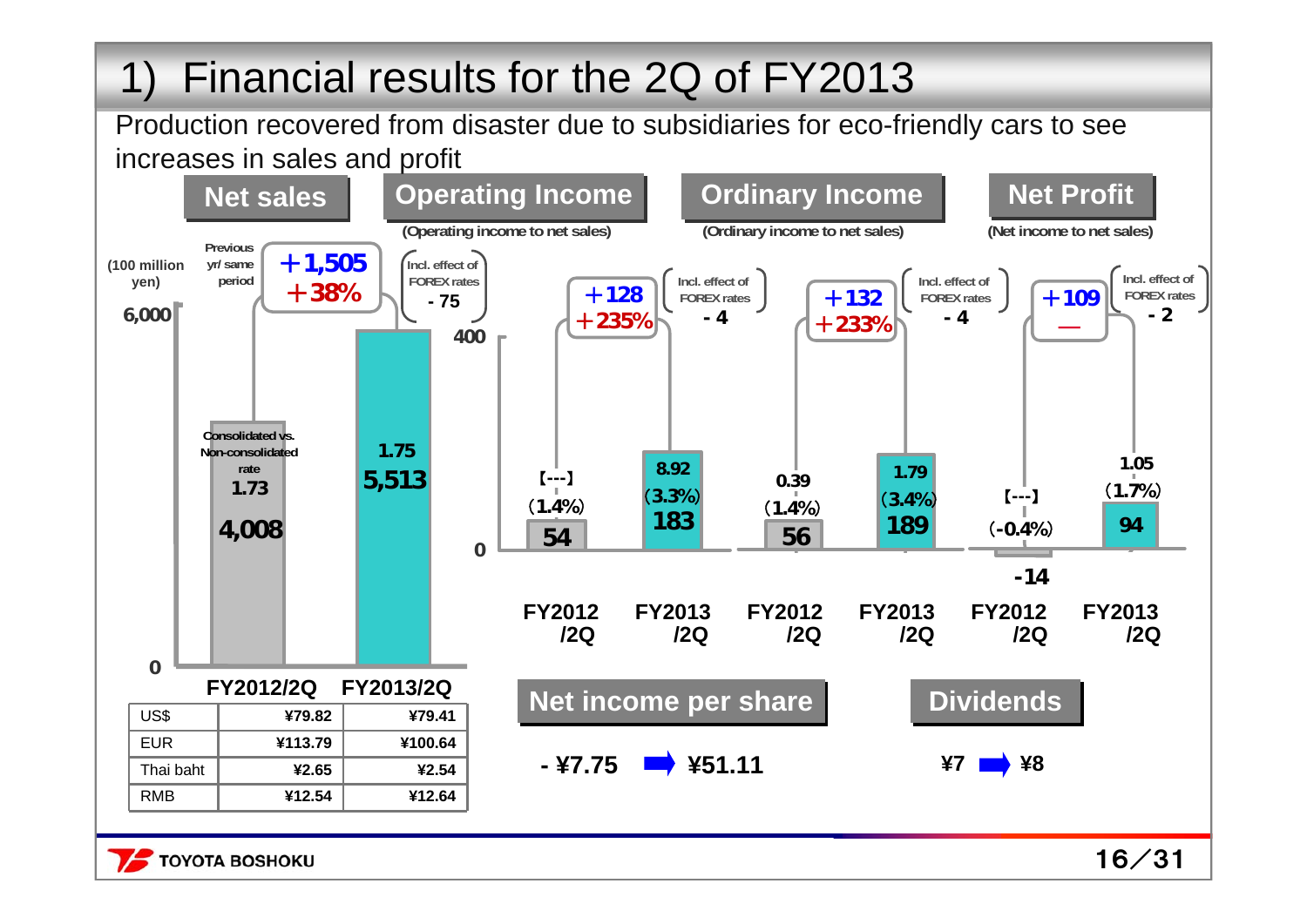# 1) Financial results for the 2Q of FY2013

Even when compared with 4Q of FY2012, both net sales and operating income increased



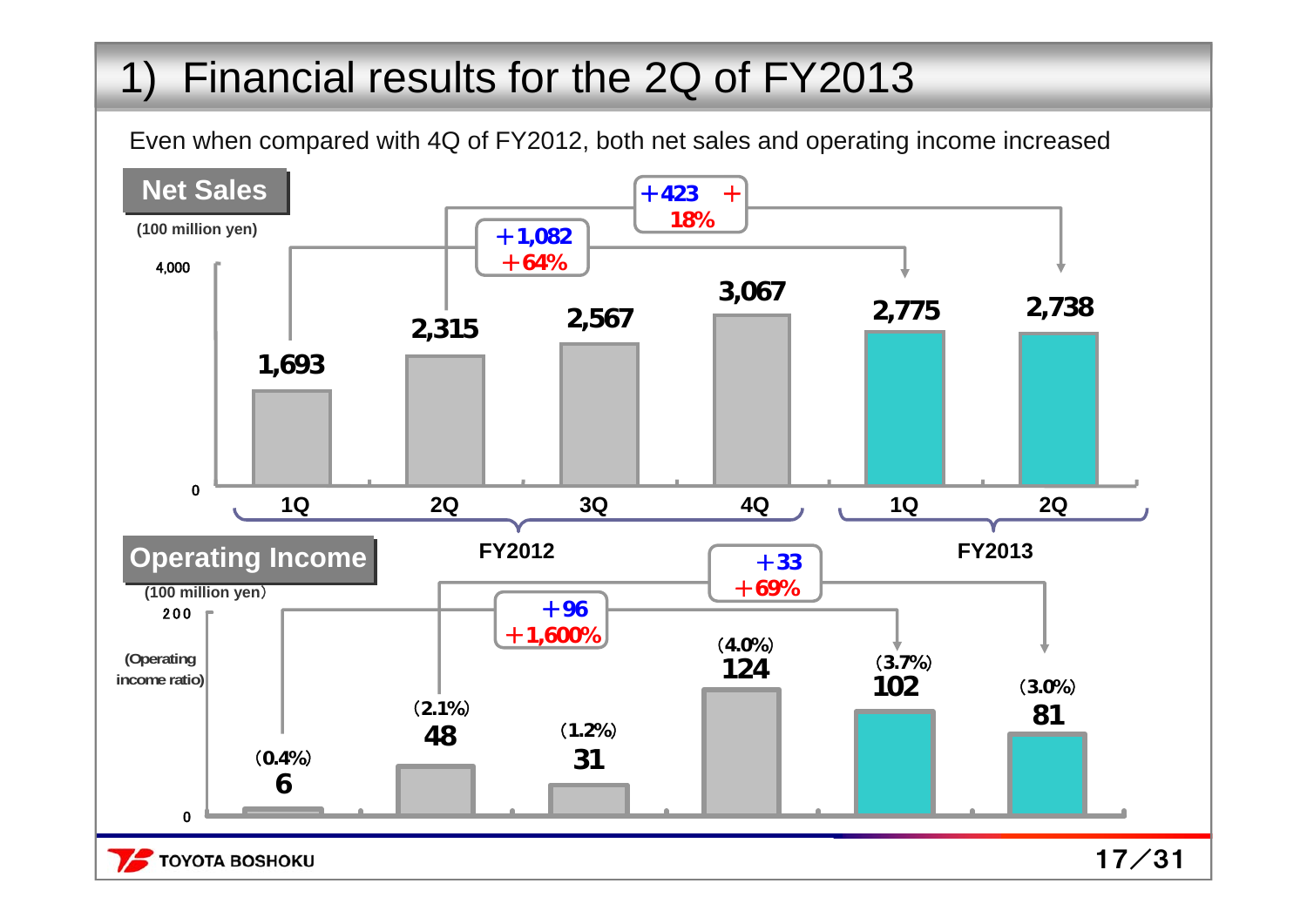# 1) Financial results for the 2Q of FY2013 Unit production by region

All regions saw increases in units in all classes



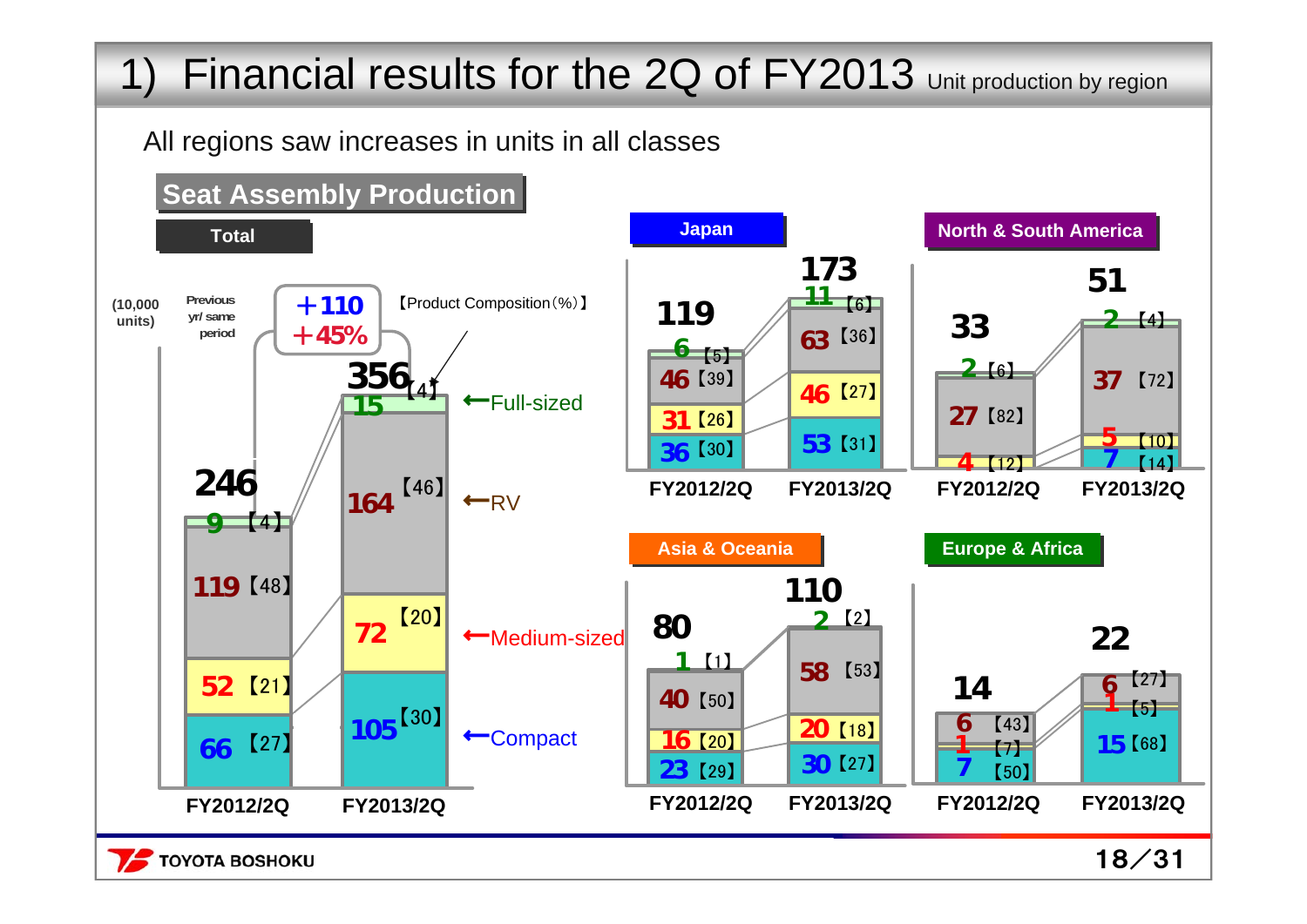### 1) Financial results for the 2Q of FY2013 Net sales and Operating income by region (1)



・Recovered from reduced production after disasters, saw increased revenues due to eco-friendly car subsidies

・Saw Operating Income go into the black largely due to increased production

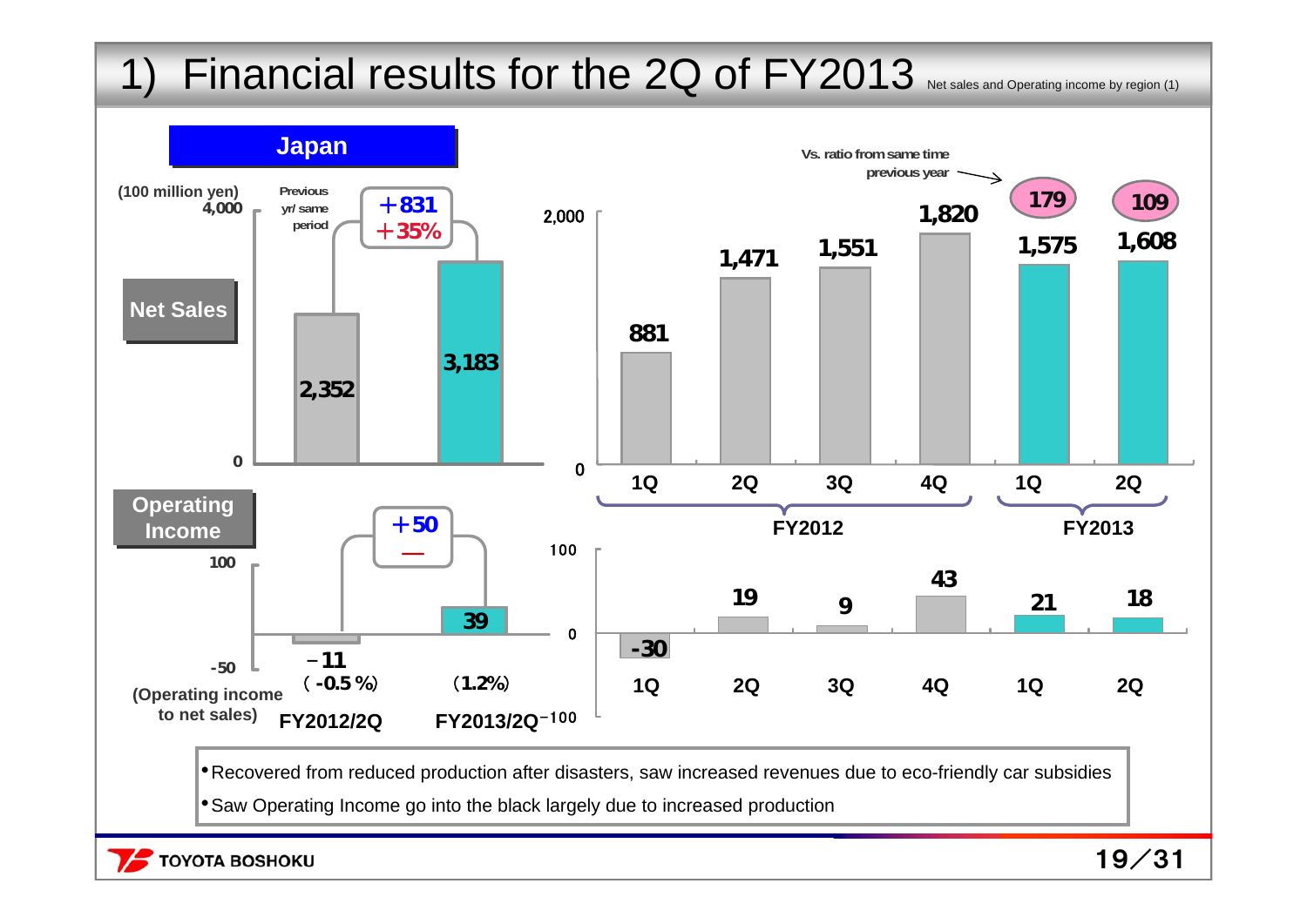### 1) Financial results for the 2Q of FY2013 Net sales and Operating income by region (2)



・Recovered from reduced production after disasters, contributions from Corolla set-up the previous year increased revenues

・Due to revenue increases from increased production and improvements from continuing cost-cutting activities, saw slight reduction in figures in the red

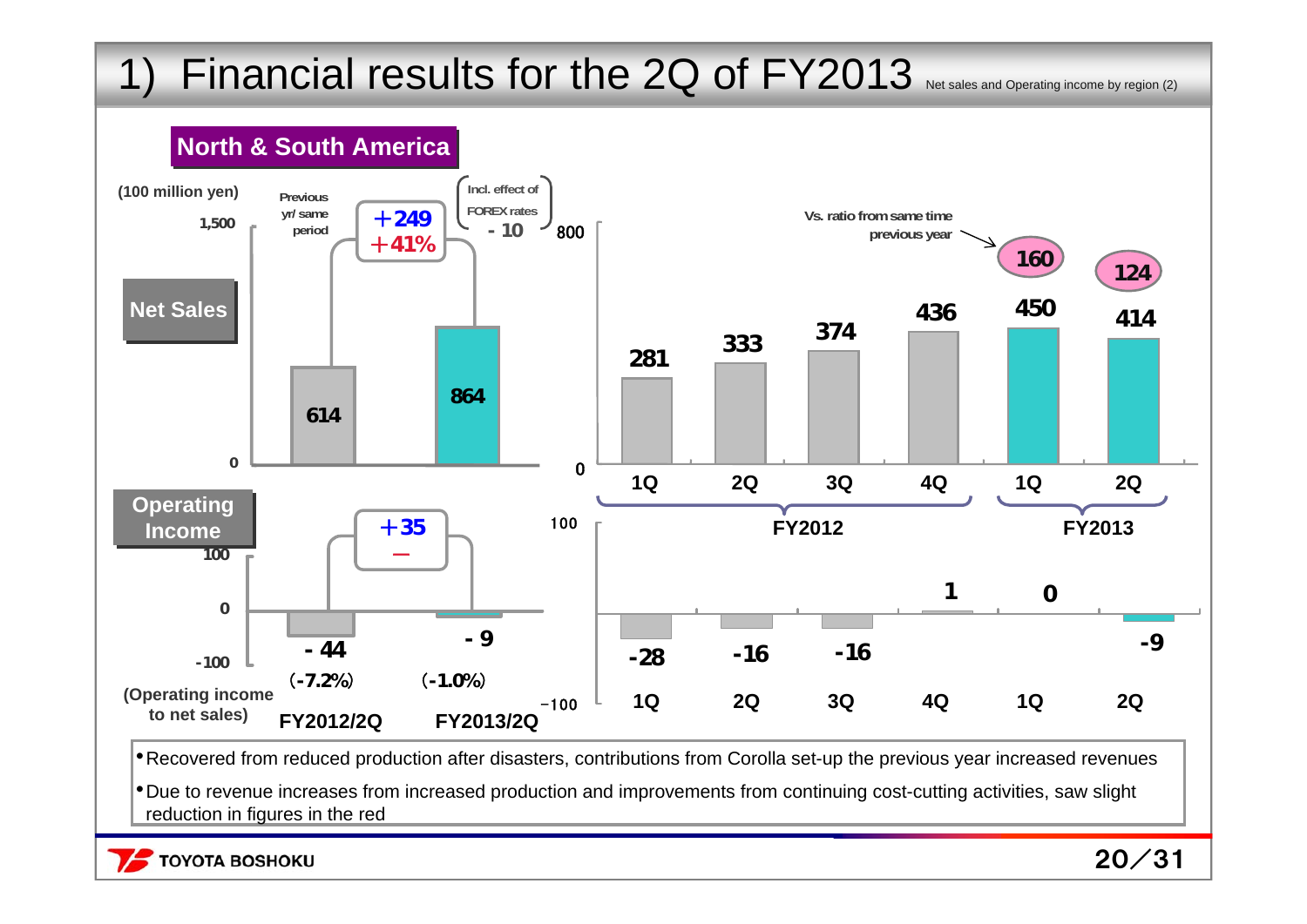### 1) Financial results for the 2Q of FY2013 Net sales and Operating income by region (3)

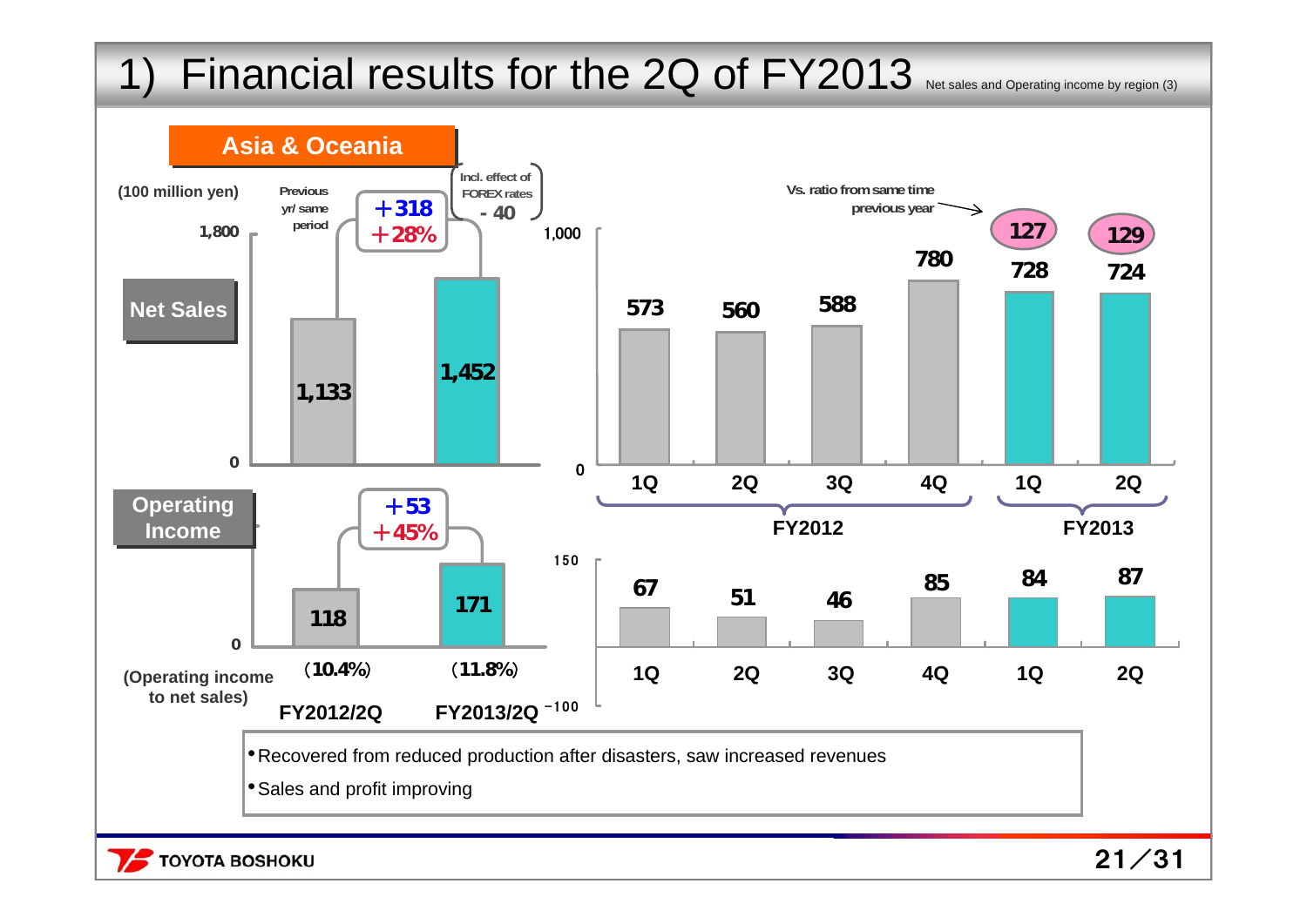### 1) Financial results for the 2Q of FY2013 Net sales and Operating income by region (4)



・Revenue increased due to contributions from the set-up of Yaris the previous year and BAE.

・Revenues increased however numbers in the red increased.

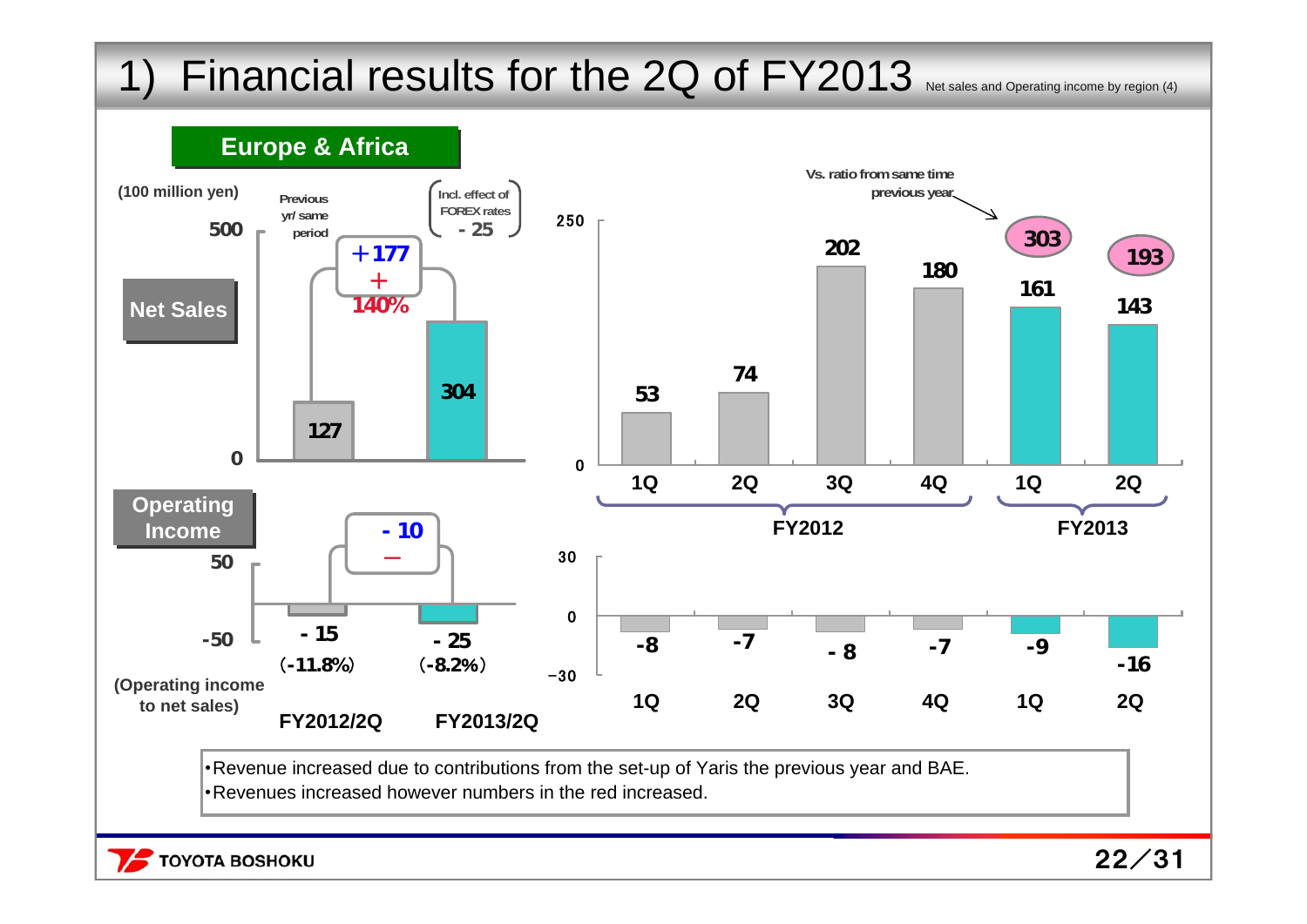### 1) Financial results for the 2Q of FY2013 Ordinary Income Increase/Decrease Analysis

#### Effects from increased production saw revenues increase and results from rationalization saw increased profit

**(100 million yen)**



**TOYOTA BOSHOKU**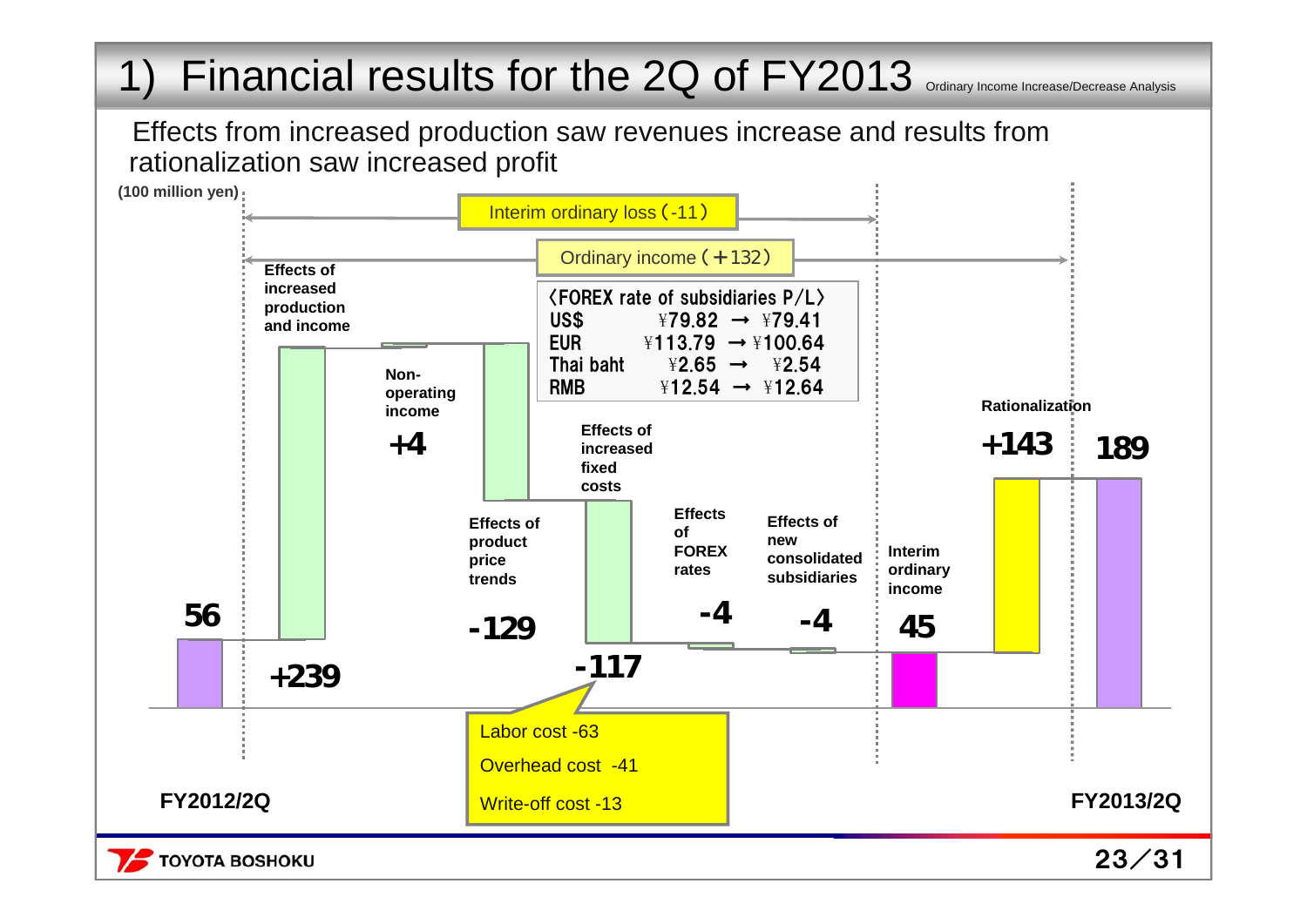# 2) Forecasted result for FY2013 2) Forecasted result for FY2013

Revenues increased but profit remained level due to worsening product composition



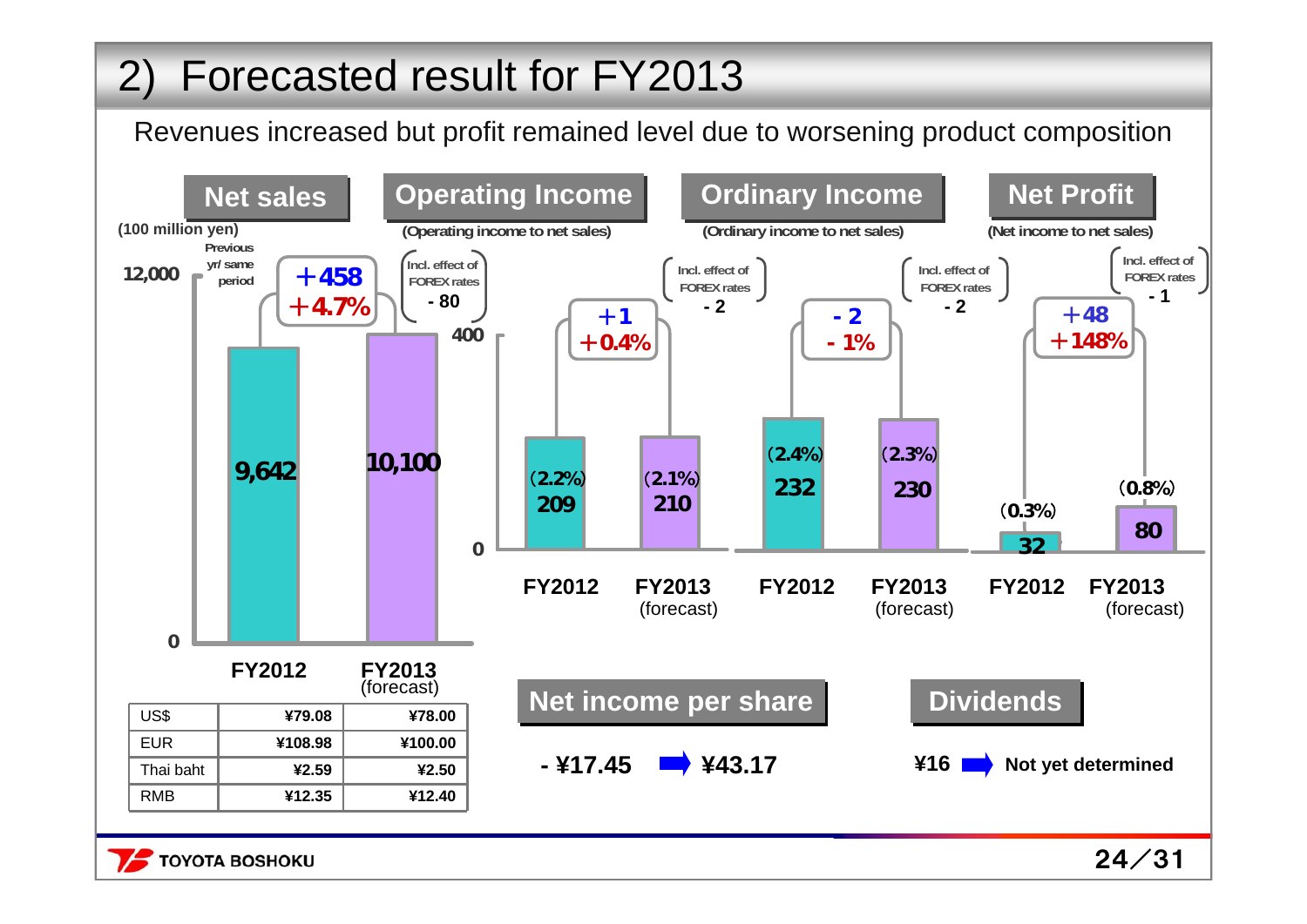# 2) Forecasted result for FY2013 Unit production by region

Units increased in each region, worsening product composition saw increase in compact models



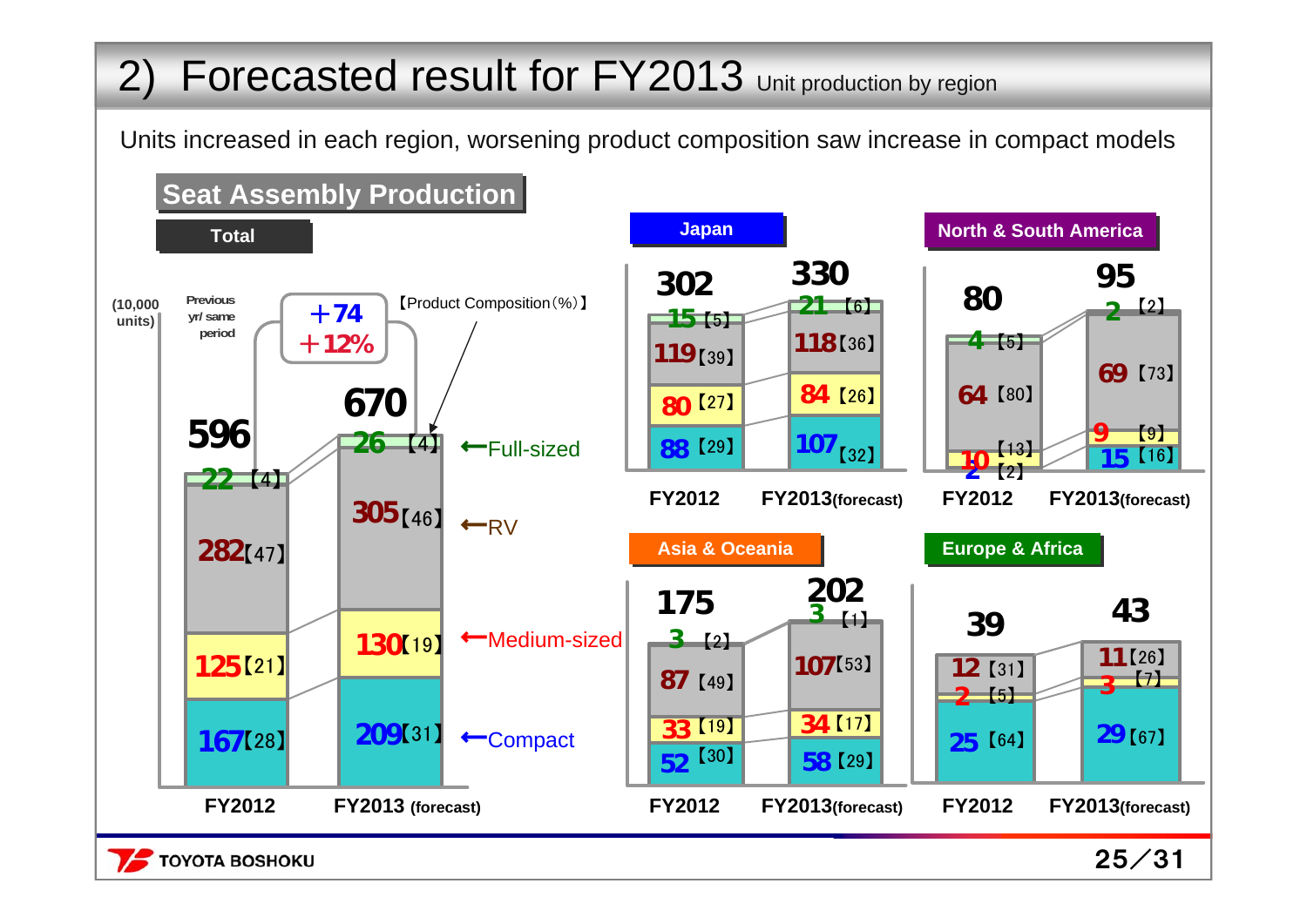### 2) Forecasted result for FY2013 Net sales and Operating income by region (1)



・Increased production in the 1st half lead to increased revenues, worsening composition and costs to handle new businesses increased leading to reduced profits

・Expect that discontinuance of eco-friendly car subsidies in the 2nd half will cause reduction, forecast numbers will go into the red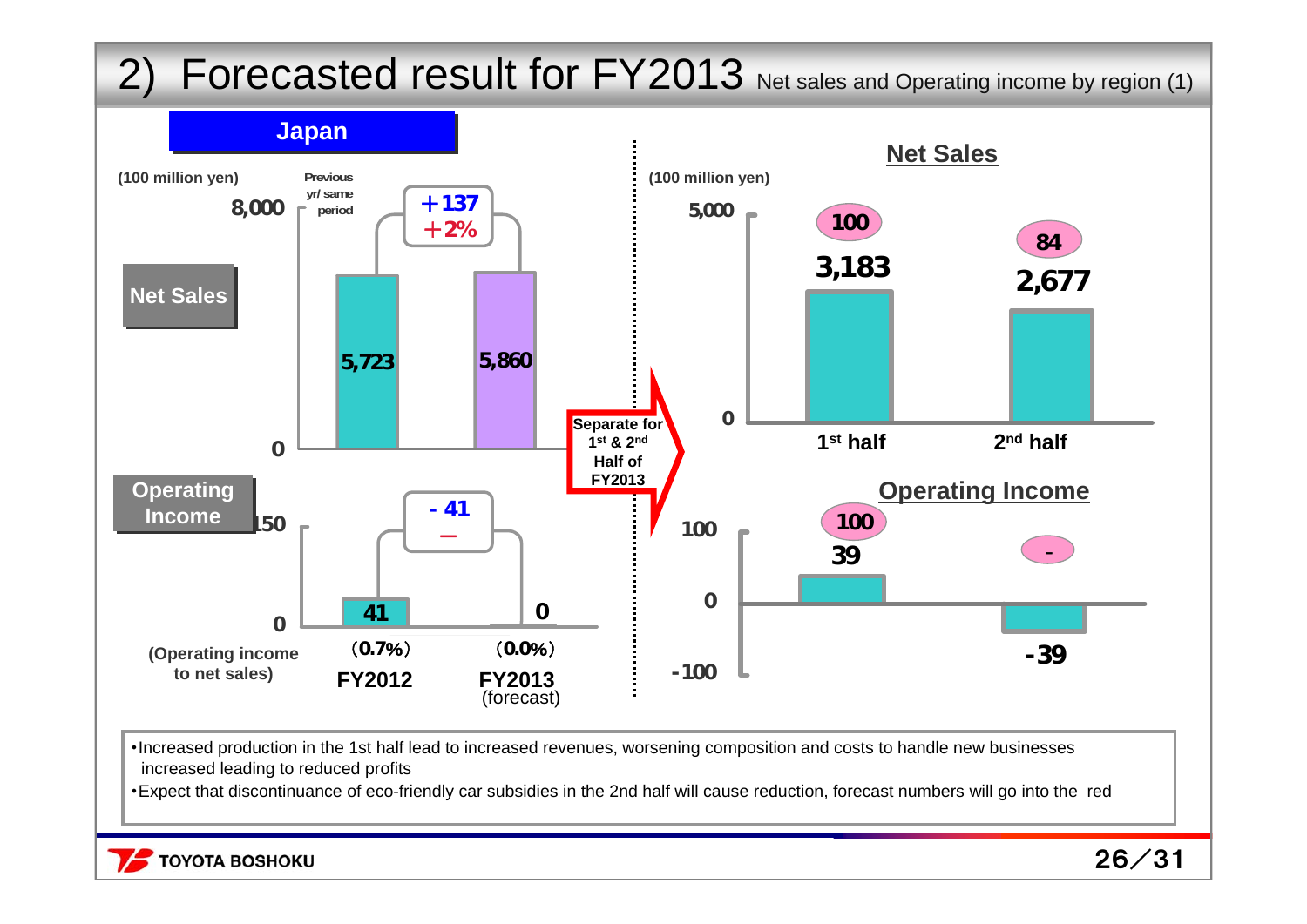### 2) Forecasted result for FY2013 Net sales and Operating income by region (2)



・Anticipated the market will slow down in the 2nd half, annual revenues will increase due to increased production in the 1st half ・Production preparation costs for Brazil caused decrease in profits, forecast that figures in the red will reduce slightly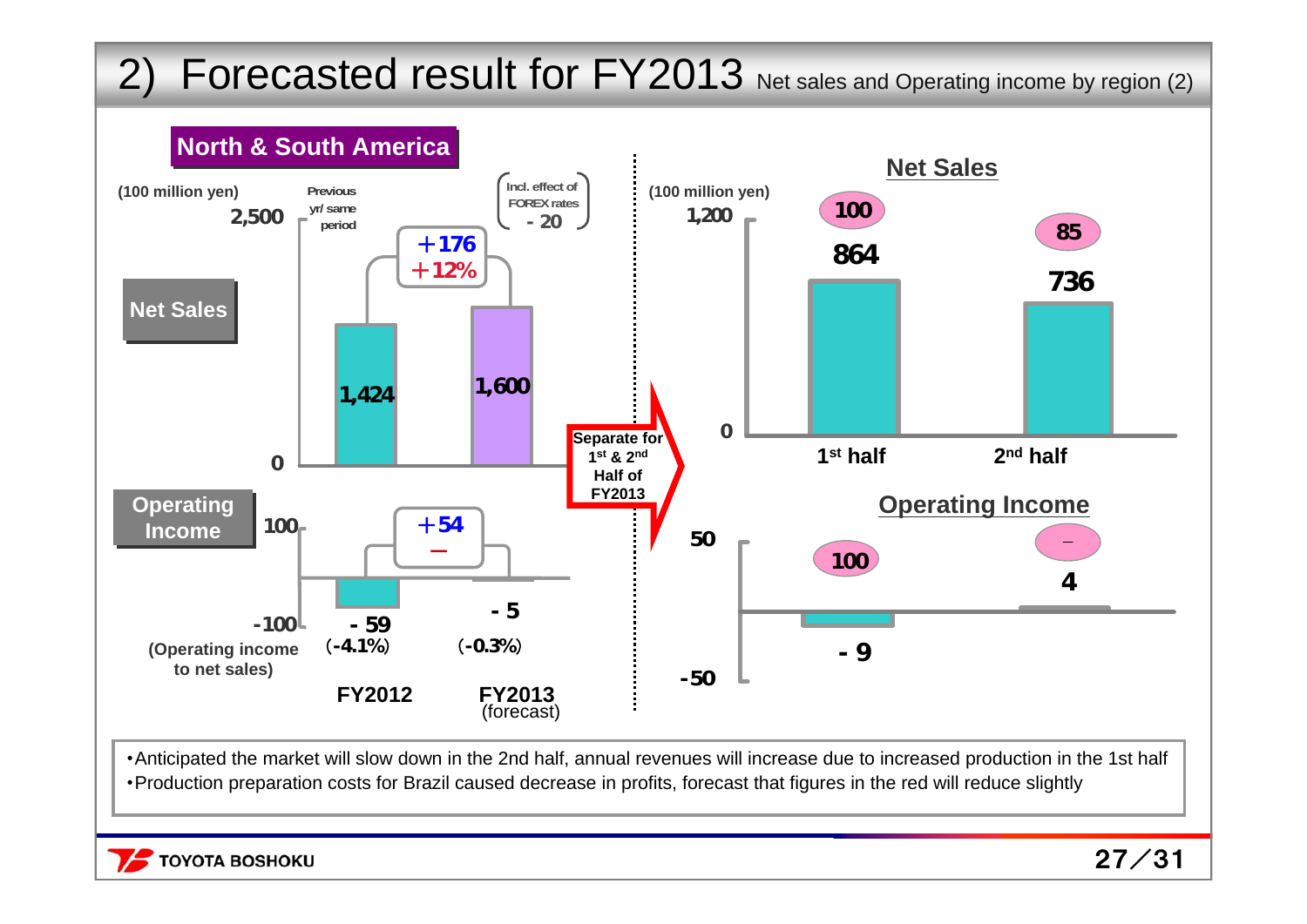### 2) Forecasted result for FY2013 Net sales and Operating income by region (3)



・Production decreased in China, ASEAN contributes increased revenues

・The 1st half was strong however due to impacts from reduced production in China during the 2nd half annual profits will remain the same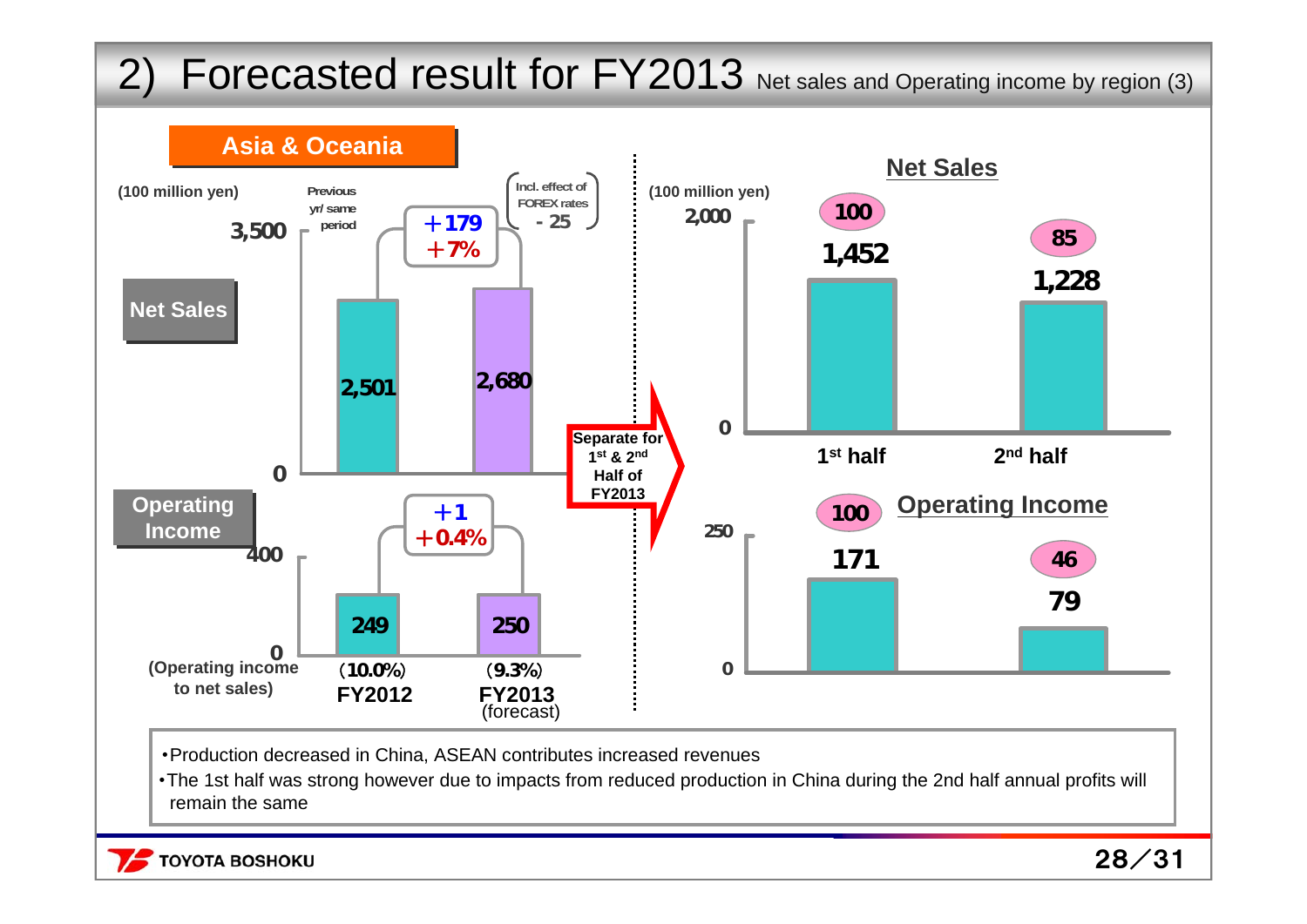### 2) Forecasted result for FY2013 Net sales and Operating income by region (4)



・Impacts from BAE caused numbers to go into the red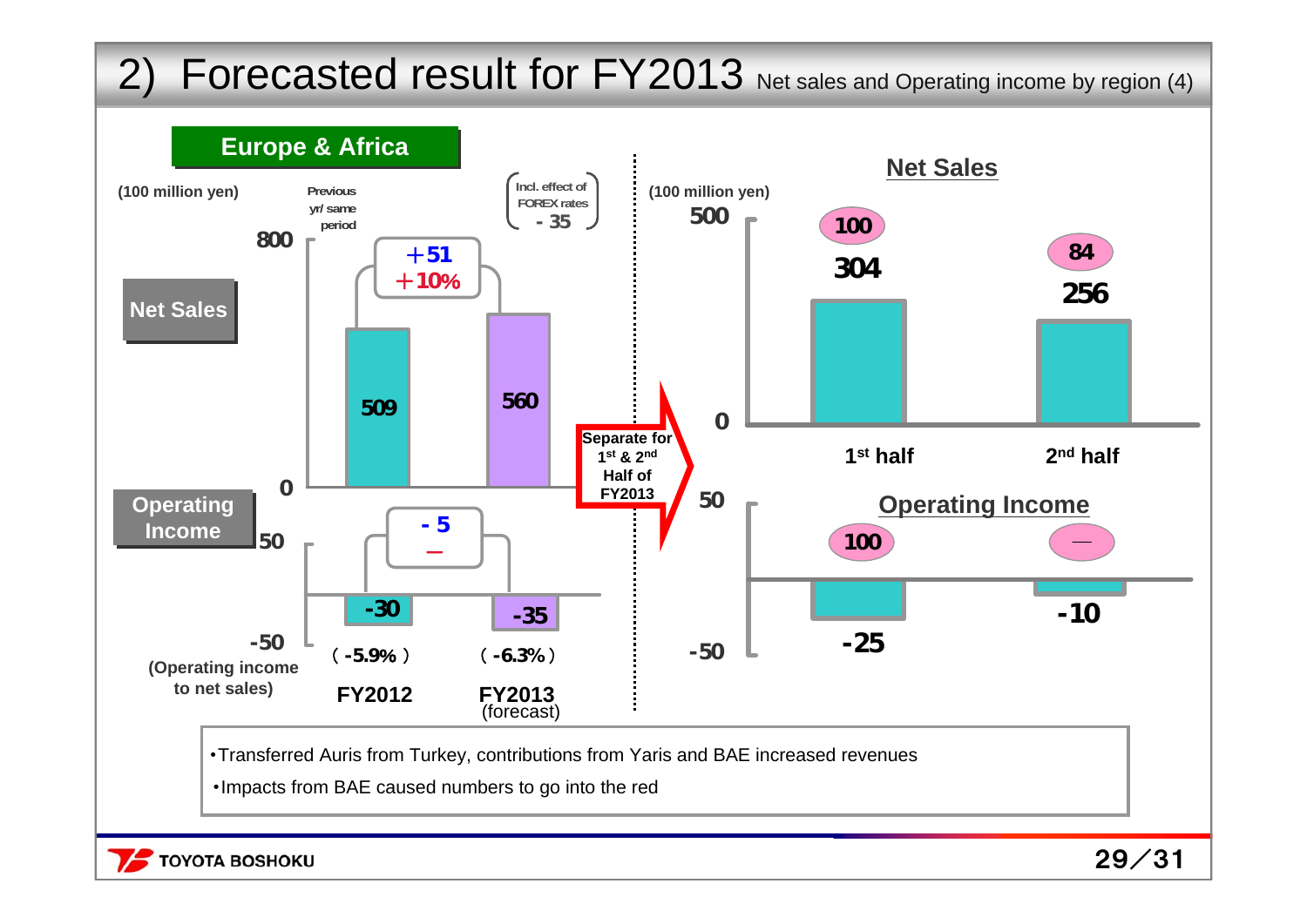# 2) Forecasted result for FY2013 Ordinary Income Increase/Decrease Analysis

Though numbers went in the red, covered with rationalization to maintain current level